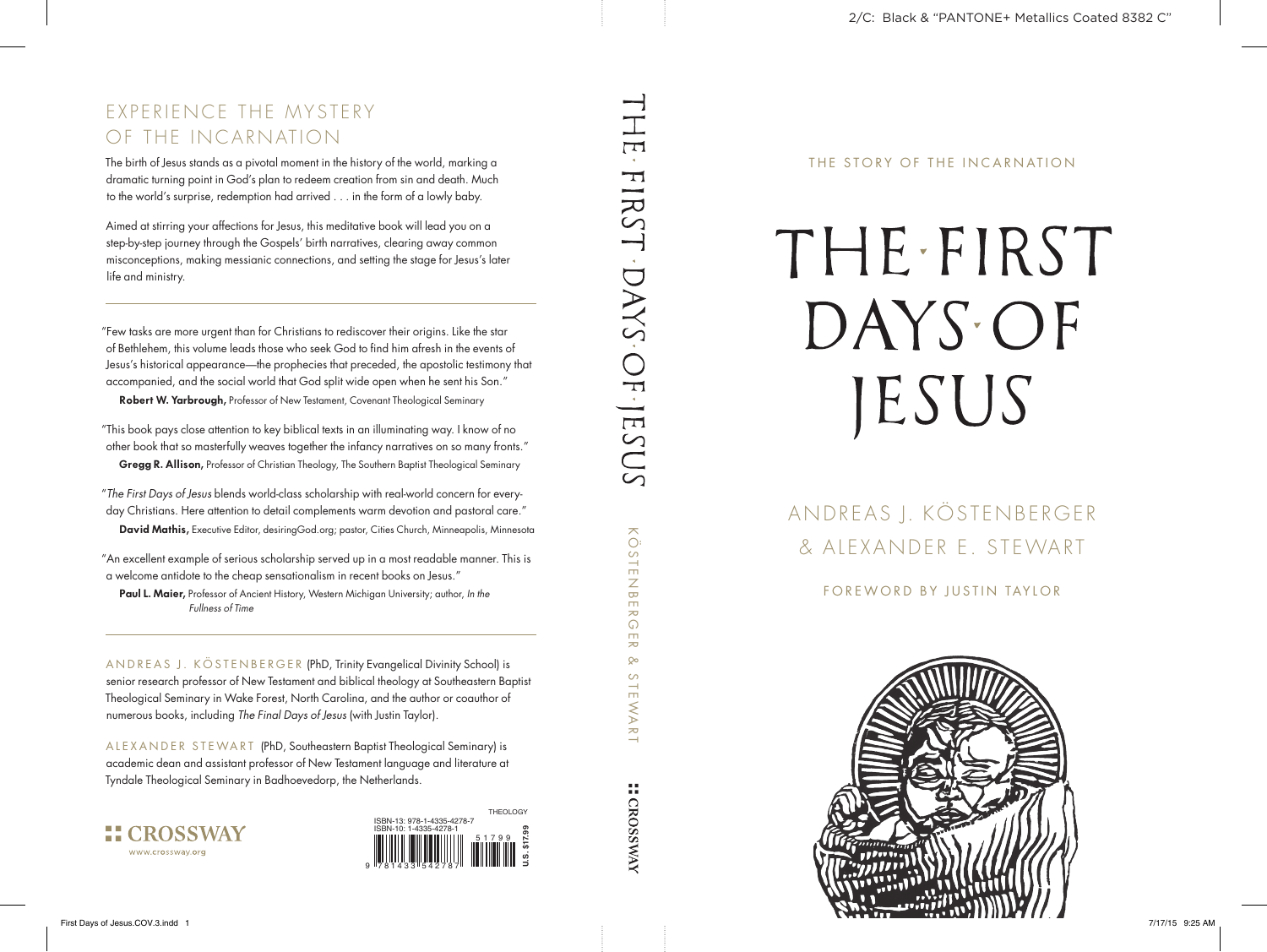"This latest work on the incarnation and nativity is an excellent example of serious scholarship served up in a most readable manner. No birth in history had such prophetic preparation, which is a powerful, central theme in these pages that celebrate the start of the greatest life ever lived. This is a welcome antidote to the cheap sensationalism in recent books on Jesus that try to demolish every reason for regarding Christmas as 'the most wonderful time of the year.'"

**Paul L. Maier,** Professor of Ancient History, Western Michigan University; author, *In the Fullness of Time*

"*The First Days of Jesus* is a revealing look at the earliest days of Jesus in Matthew, Luke, and John set against some of the skeptical takes on these passages. Add to this a taste of Jewish messianic expectation and you have a nice overview of the start of Jesus's career and where it fits in God's plan. Solid yet devotional, it is a great introduction to the first days of our Lord."

**Darrell L. Bock,** Executive Director of Cultural Engagement, Howard G. Hendricks Center, and Senior Research Professor of New Testament Studies, Dallas Theological Seminary

"*The First Days of Jesus* combines Scripture passages, historical background, scholarly insight, and practical application to cast Christ's incarnation in fresh light. Few tasks are more urgent than for today's Christians worldwide to rediscover and deepen their connections with their origins. This book is a valuable resource for achieving that aim. Like the star of Bethlehem itself, this volume leads those who seek God to find him afresh in the events of Jesus's historical appearance, the prophecies that preceded, the apostolic testimony that accompanied, and the social world that God split wide open when he sent his Son."

**Robert W. Yarbrough,** Professor of New Testament, Covenant Theological Seminary

"Köstenberger and Stewart admirably unpack the birth narratives of Matthew and Luke along with that beautiful first movement of John's Gospel against both the grand sweep of biblical history and the nitty-gritty details of firstcentury events and culture. The result may dismantle a few of your nativityscene notions about the Christmas story even while building up your faith in and commitment to the Word become flesh."

**George H. Guthrie,** Benjamin W. Perry Professor of Bible, Union University

"Köstenberger and Stewart provide for us a faithful and useful guide to the early days of Jesus. This book should serve well those desiring to learn about the early chapters in the Gospels and those who desire to preach and teach these narratives."

**Thomas R. Schreiner,** James Buchanan Harrison Professor of New Testament Interpretation, The Southern Baptist Theological Seminary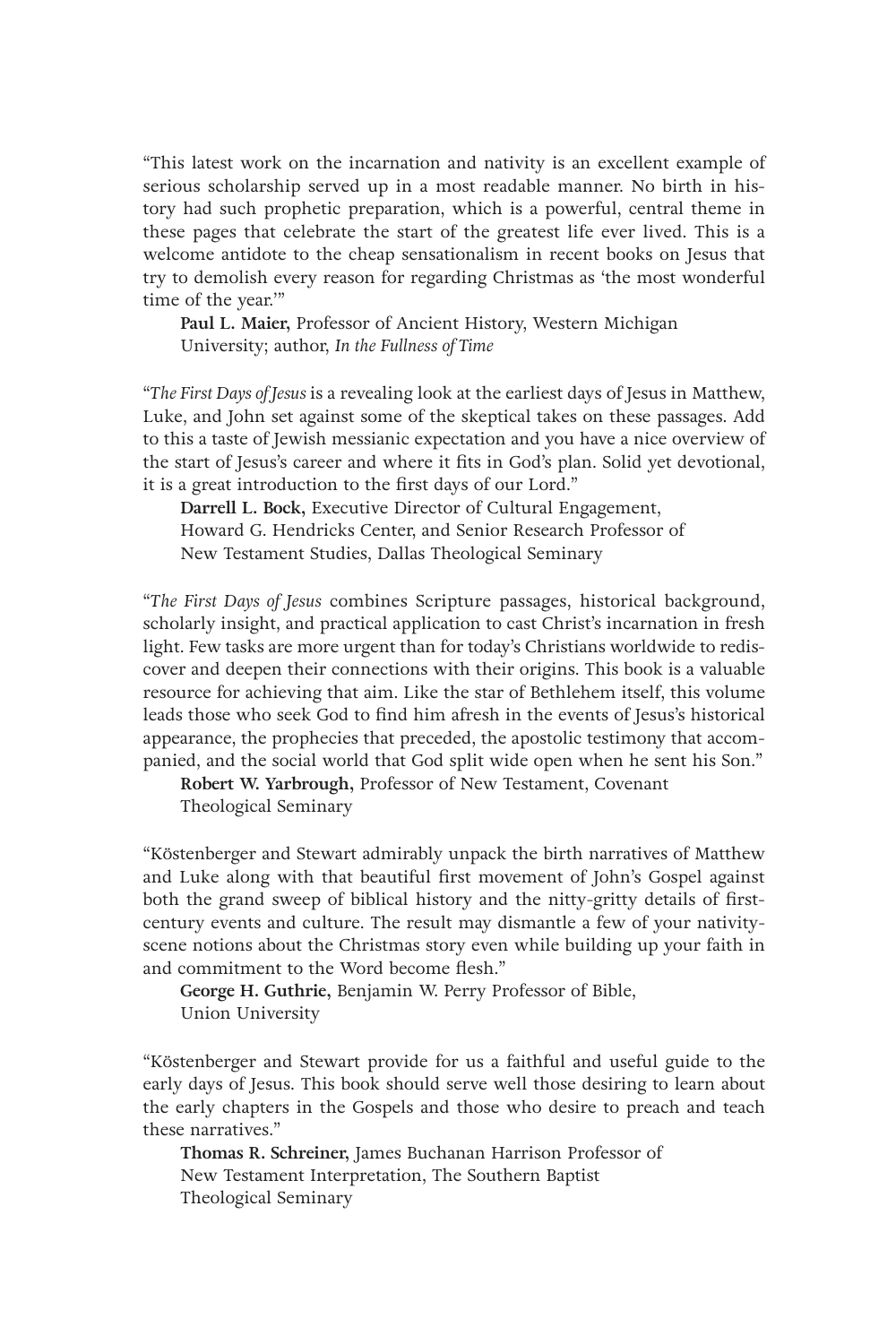"Written with exceptional clarity, *The First Days of Jesus* pays close attention to the key biblical texts on Christ's nativity in an illuminating way. It deals briefly yet helpfully with critical scholarship and presents the events surrounding Jesus's conception and birth in both a canonical and a chronological fashion. It addresses unashamedly the difficulties with these birth stories, tackling the problem of variant accounts, the use of sources, the nature of prophecy and typology, and much more. It challenges us readers to respond to the Word of God with the obedience of faith, like Mary did, and with praise, worship, and witness, as the shepherds did. I know of no other book that so masterfully weaves together these infancy narratives on so many fronts. I thoroughly enjoyed it and highly recommend it!"

**Gregg R. Allison,** Professor of Christian Theology, The Southern Baptist Theological Seminary

"There is more to Christmas than you may think. Cut through the layers of tradition and the fog of nostalgia, and discover the scandal of how it all started. The Bible has more to say about Jesus's earliest days than you might expect, and this book is a reliable guide. *The First Days of Jesus* blends world-class scholarship with real-world concern for everyday Christians. Here attention to detail, in the text and in history, complements warm devotion and pastoral care."

**David Mathis,** Executive Editor, desiringGod.org; Pastor, Cities Church, Minneapolis

"In this accessible and reliable guide to how the Gospels present the early years of Jesus Christ's life, Köstenberger and Stewart provide an exceptionally helpful study, informed by the best of modern scholarship. Drawing on what we know of the historical context, they expound with clarity both the meaning of the biblical text and its relevance for modern readers. In doing so, they enable us to grasp afresh how a detailed appreciation of Jesus's first days contributes significantly to a deeper understanding of his whole life."

**T. Desmond Alexander,** Senior Lecturer in Biblical Studies, Union Theological College, Belfast, Northern Ireland, UK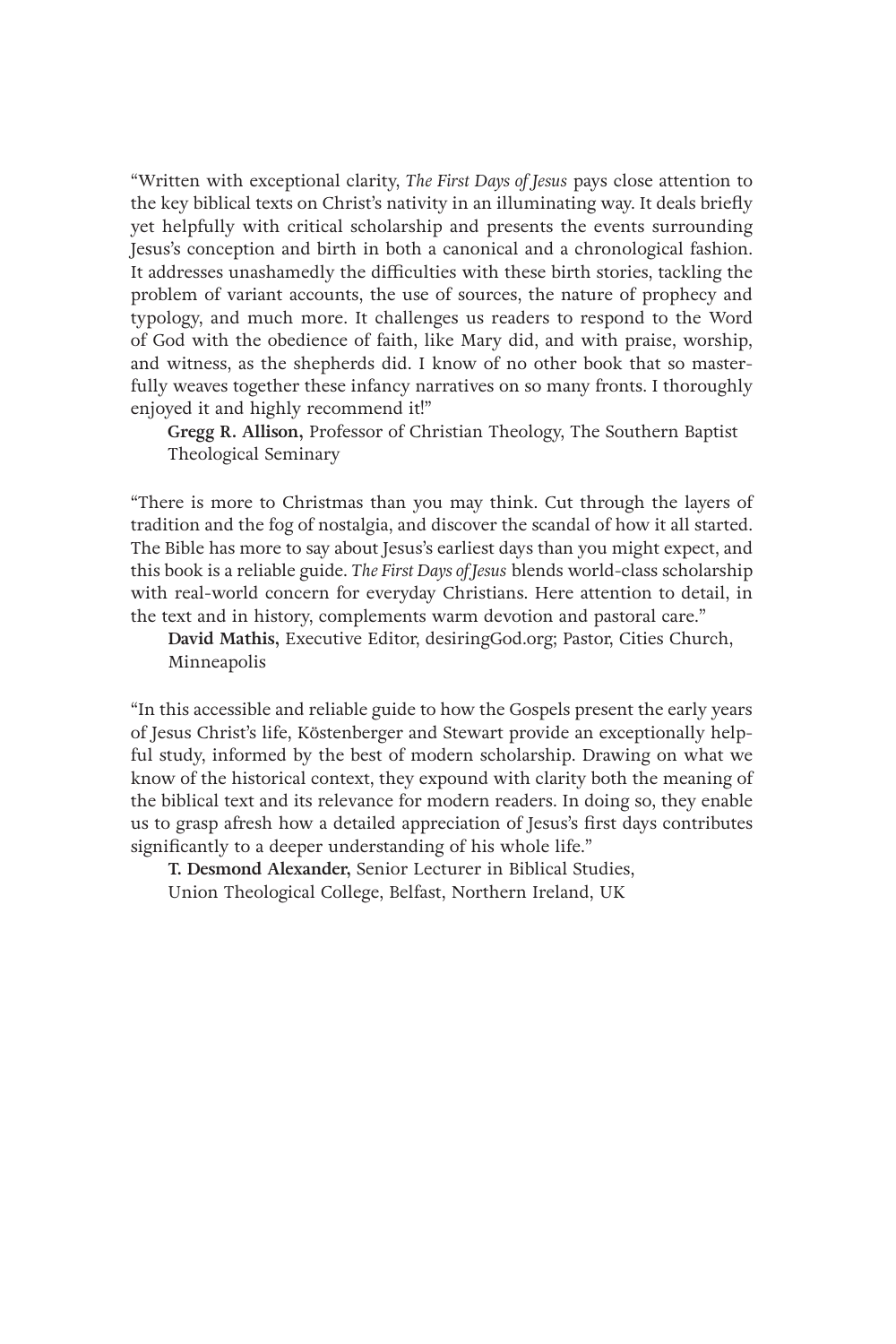THE FIRST DAYS OF JESUS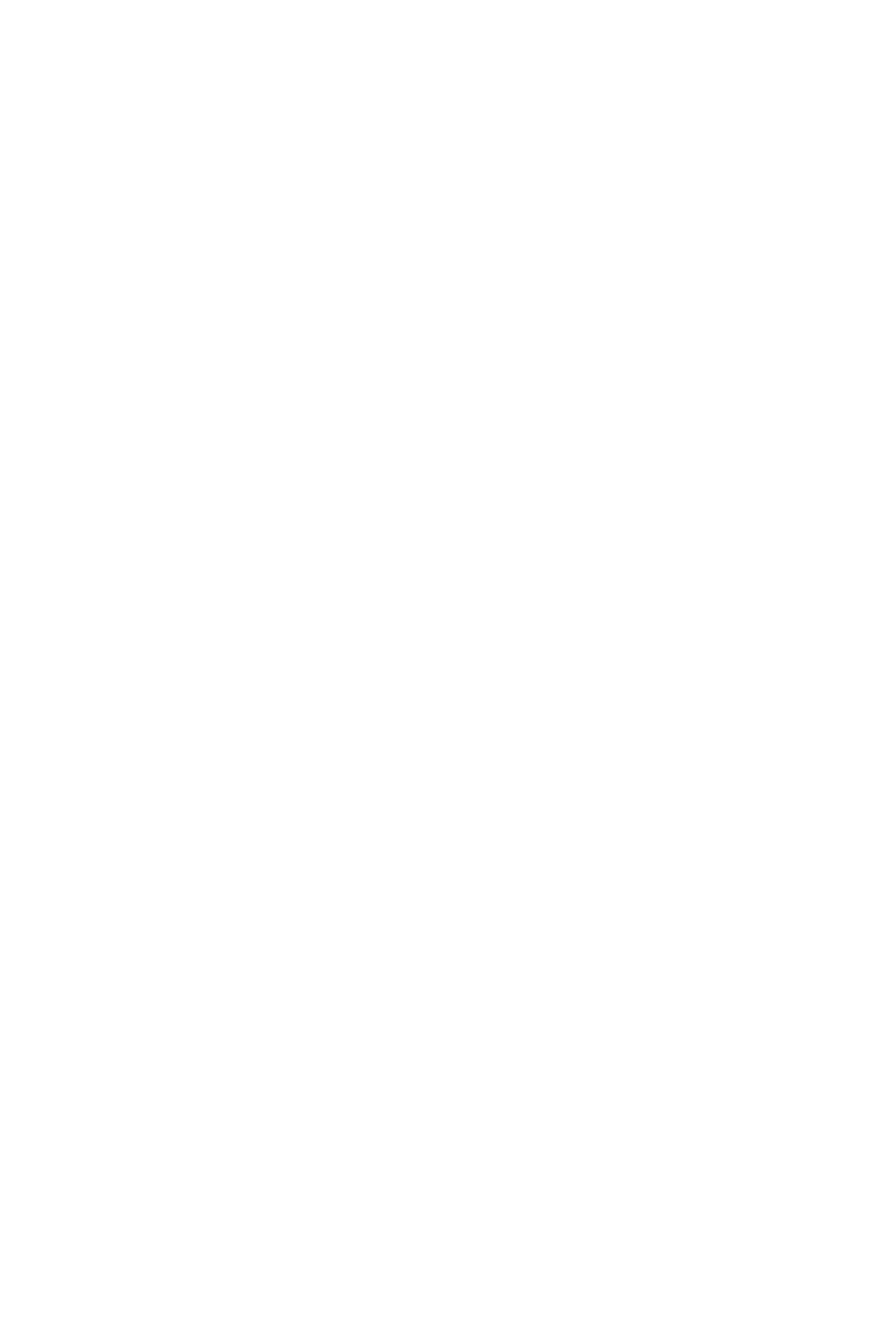## THE FIRST DAYS OF JESUS

THE STORY OF THE INCARNATION

ANDREAS J. KÖSTENBERGER & ALEXANDER E. STEWART FOREWORD BY JUSTIN TAYLOR

> **EL CROSSWAY** WHEATON, ILLINOIS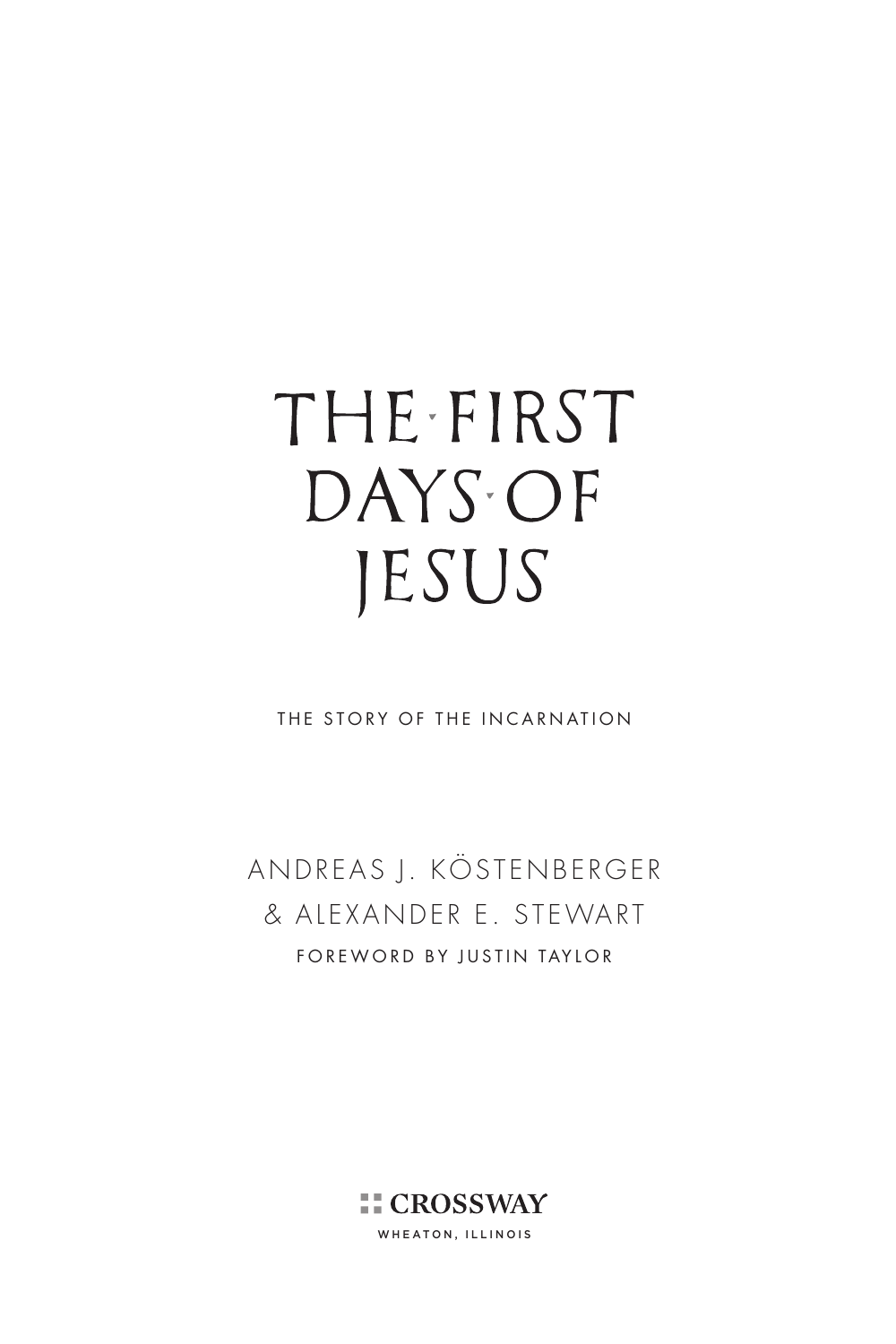*The First Days of Jesus: The Story of the Incarnation*

Copyright © 2015 by Andreas J. Köstenberger and Alexander E. Stewart

Published by Crossway

1300 Crescent Street Wheaton, Illinois 60187

All rights reserved. No part of this publication may be reproduced, stored in a retrieval system, or transmitted in any form by any means, electronic, mechanical, photocopy, recording, or otherwise, without the prior permission of the publisher, except as provided for by USA copyright law.

Cover design: Adam Green

Cover image: Robby Sawyer

First printing 2015

Printed in the United States of America

Unless otherwise indicated, all Scripture quotations are from the ESV® Bible (The Holy Bible, English Standard Version®), copyright © 2001 by Crossway, a publishing ministry of Good News Publishers. Used by permission. All rights reserved.

Scripture quotations marked NASB are from *The New American Standard Bible*®. Copyright © The Lockman Foundation 1960, 1962, 1963, 1968, 1971, 1972, 1973, 1975, 1977, 1995. Used by permission.

All emphases in Scripture quotations have been added by the author.

Trade paperback ISBN: 978-1-4335-4278-7 ePub ISBN: 978-1-4335-4281-7 PDF ISBN: 978-1-4335-4279-4 Mobipocket ISBN: 978-1-4335-4280-0

#### **Library of Congress Cataloging-in-Publication Data**

Köstenberger, Andreas J., 1957– The first days of Jesus : The story of the incarnation / Andreas Köstenberger and Alexander Stewart ; foreword by Justin Taylor. pages cm Includes bibliographical references and index. ISBN 978-1-4335-4278-7 (tp) 1. Jesus Christ—Nativity. 2. Messiah—Prophecies. 3. Jesus Christ—Messiahship. I. Bible. English. Selections. English Standard. 2015. II. Title. BT315.3.K67 2015 232.92—dc23 2015000584 Crossway is a publishing ministry of Good News Publishers.

|           | Crossway is a publishing ministry of Good INCWS I uphshels. |  |                                            |  |  |  |  |  |
|-----------|-------------------------------------------------------------|--|--------------------------------------------|--|--|--|--|--|
| <b>VP</b> |                                                             |  | 25  24  23  22  21  20  19  18  17  16  15 |  |  |  |  |  |
|           | 15  14  13  12  11  10  9  8  7  6  5  4  3  2  1           |  |                                            |  |  |  |  |  |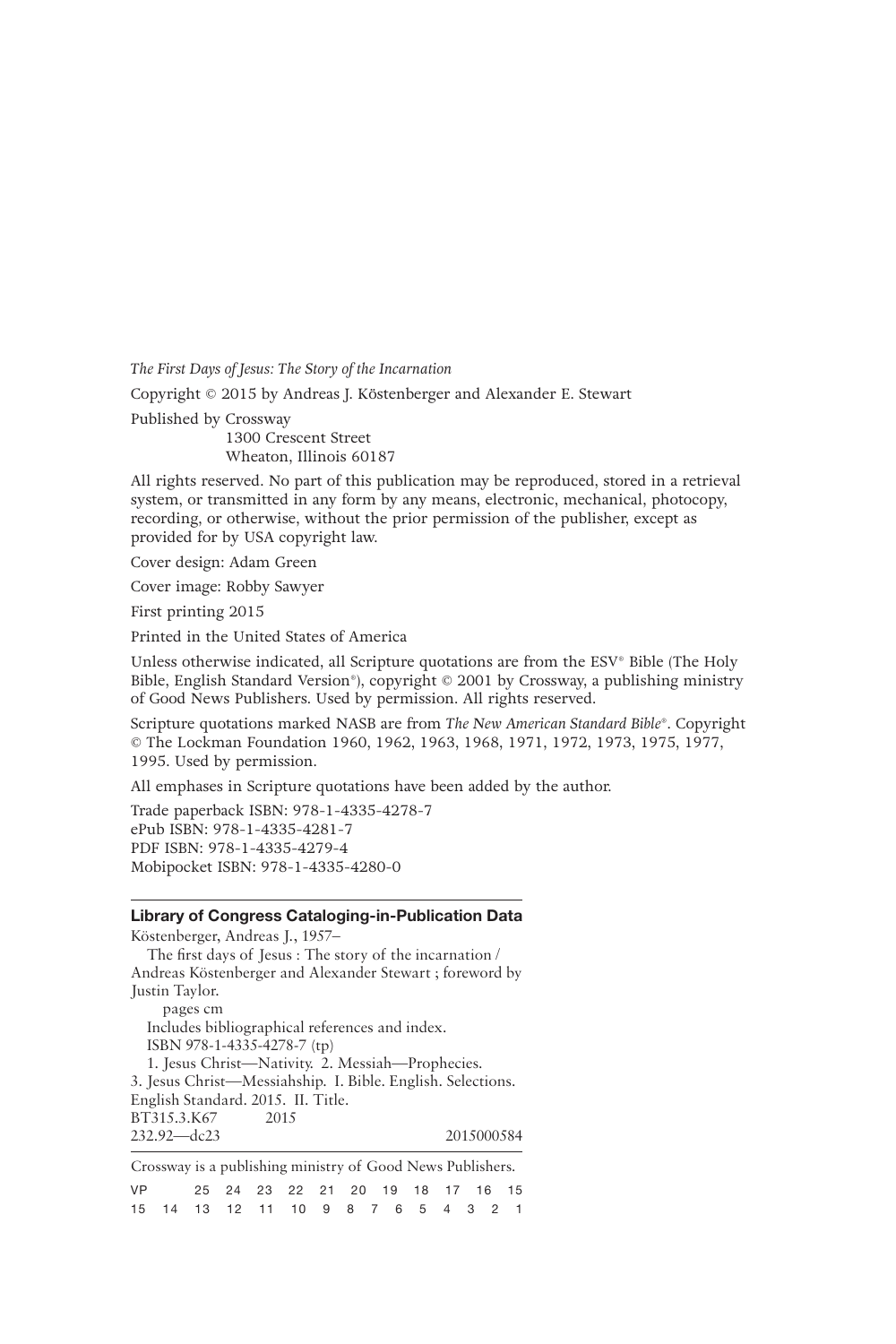### CONTENTS

| List of Charts, Diagrams, and Maps<br>9          |                                                         |     |  |  |
|--------------------------------------------------|---------------------------------------------------------|-----|--|--|
| Foreword by Justin Taylor<br>11                  |                                                         |     |  |  |
| 15<br>Introduction: Separating Fact from Fiction |                                                         |     |  |  |
|                                                  | Part 1: Virgin-Born Messiah                             |     |  |  |
| $\mathbf{1}$                                     | The Long-Awaited Messiah: Son of Abraham, Son of David  | 29  |  |  |
| 2                                                | God with Us, Born of a Virgin                           | 45  |  |  |
| 3                                                | Conflict between Two Kings and Two Kingdoms             | 61  |  |  |
| 4                                                | Exile, Holocaust, and Nazareth: Prophecies Fulfilled    | 77  |  |  |
|                                                  | Part 2: Light of the Nations                            |     |  |  |
| 5                                                | Two Miraculous Conceptions                              | 95  |  |  |
| 6                                                | God at Work Again at Last! Deliverance for Israel       | 111 |  |  |
| 7                                                | Israel's Restoration                                    | 121 |  |  |
| 8                                                | The Humble King Is Laid in a Manger                     | 133 |  |  |
| 9                                                | The First Witnesses: Shepherds                          | 145 |  |  |
| 10                                               | Light of Revelation for the Gentiles: Further Witnesses | 155 |  |  |
|                                                  | Part 3: Incarnate Word                                  |     |  |  |
| 11                                               | Preexistence: The Word Was God                          | 173 |  |  |
| 12                                               | Witness: A Man Named John                               | 183 |  |  |
| 13                                               | Incarnation: The Word Became Flesh                      | 189 |  |  |
| 14                                               | Culmination: The Law, Grace, and Truth                  | 199 |  |  |
| 15                                               | The King's Rejection and Return                         | 211 |  |  |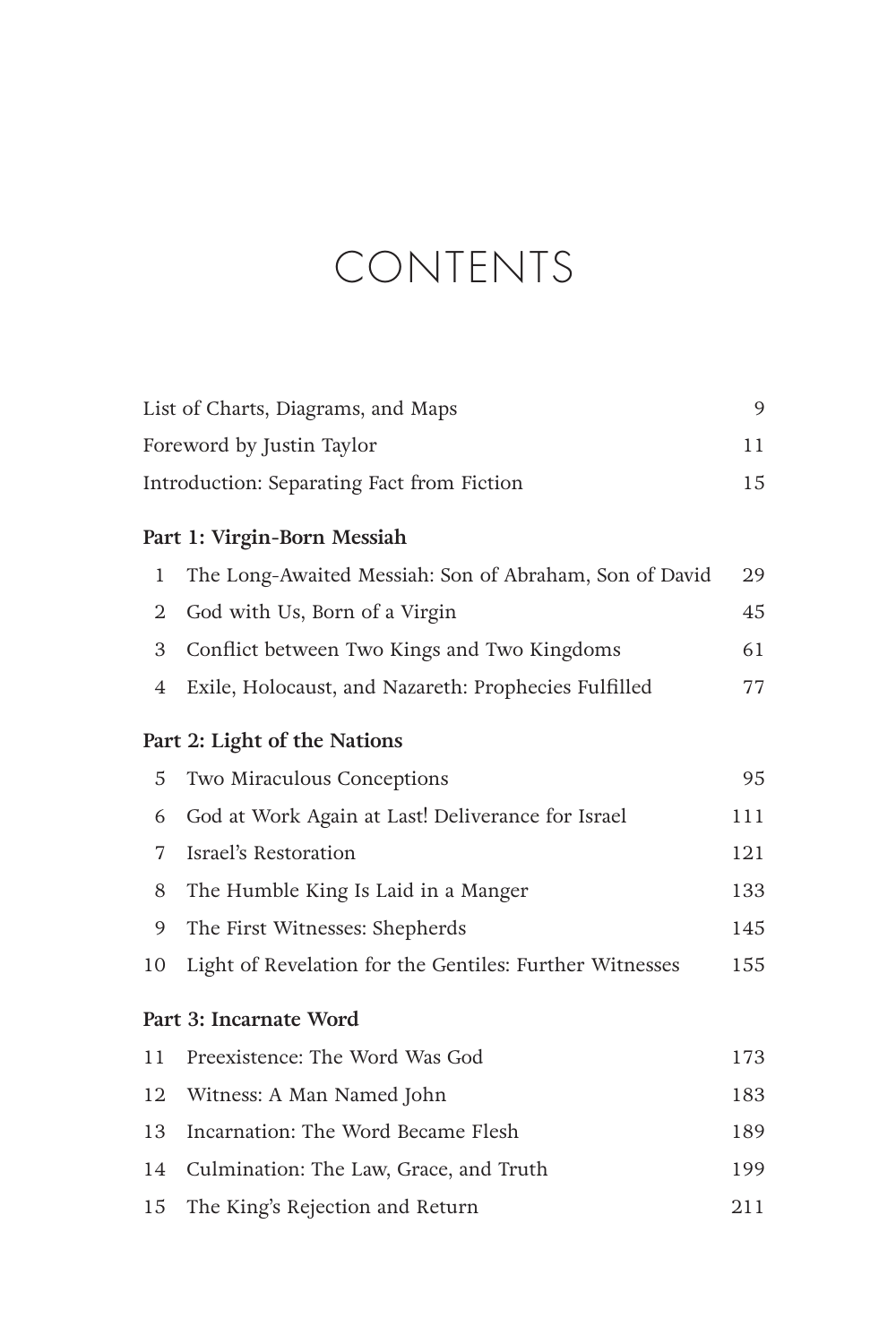| Epilogue                                                                           | 221  |
|------------------------------------------------------------------------------------|------|
| Appendix: Messiah Is Coming! Second Temple Jewish<br><b>Messianic Expectations</b> | 227  |
| Advent Reading Plan                                                                | 254  |
| General Index                                                                      | 256  |
| Scripture Index                                                                    | 263  |
| Ancient Sources Index                                                              | 2.71 |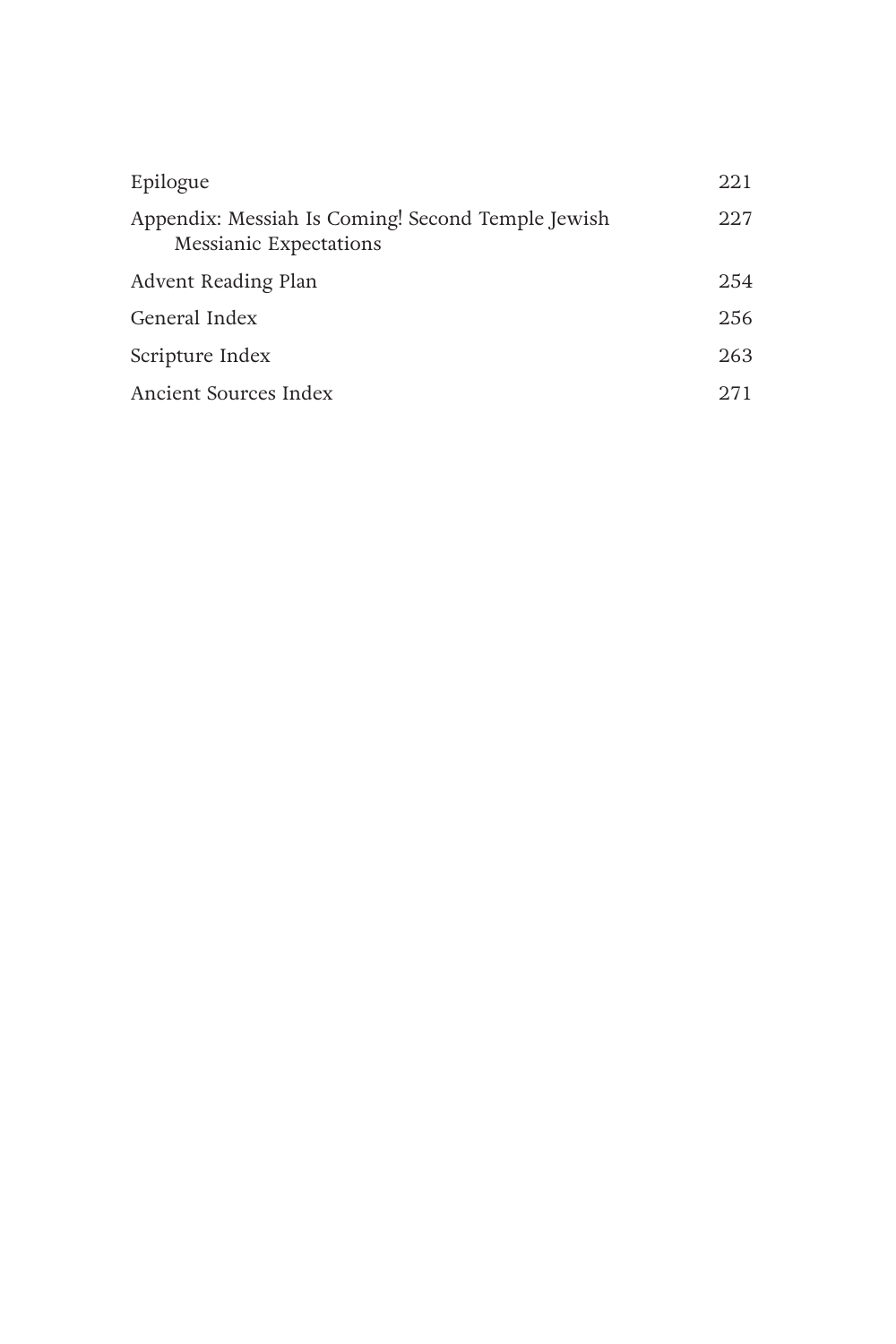### LIST OF CHARTS, DIAGRAMS, AND MAPS

| The First Days of Jesus According to Matthew, Luke, and John | 25  |
|--------------------------------------------------------------|-----|
| Matthew and Luke in Harmony                                  | 165 |
| Advent Reading Plan                                          | 254 |

**Insert** (following p. 64) Herod's Temple in the Time of Jesus Herod's Temple Complex in the Time of Jesus Jesus's Birth and Flight to Egypt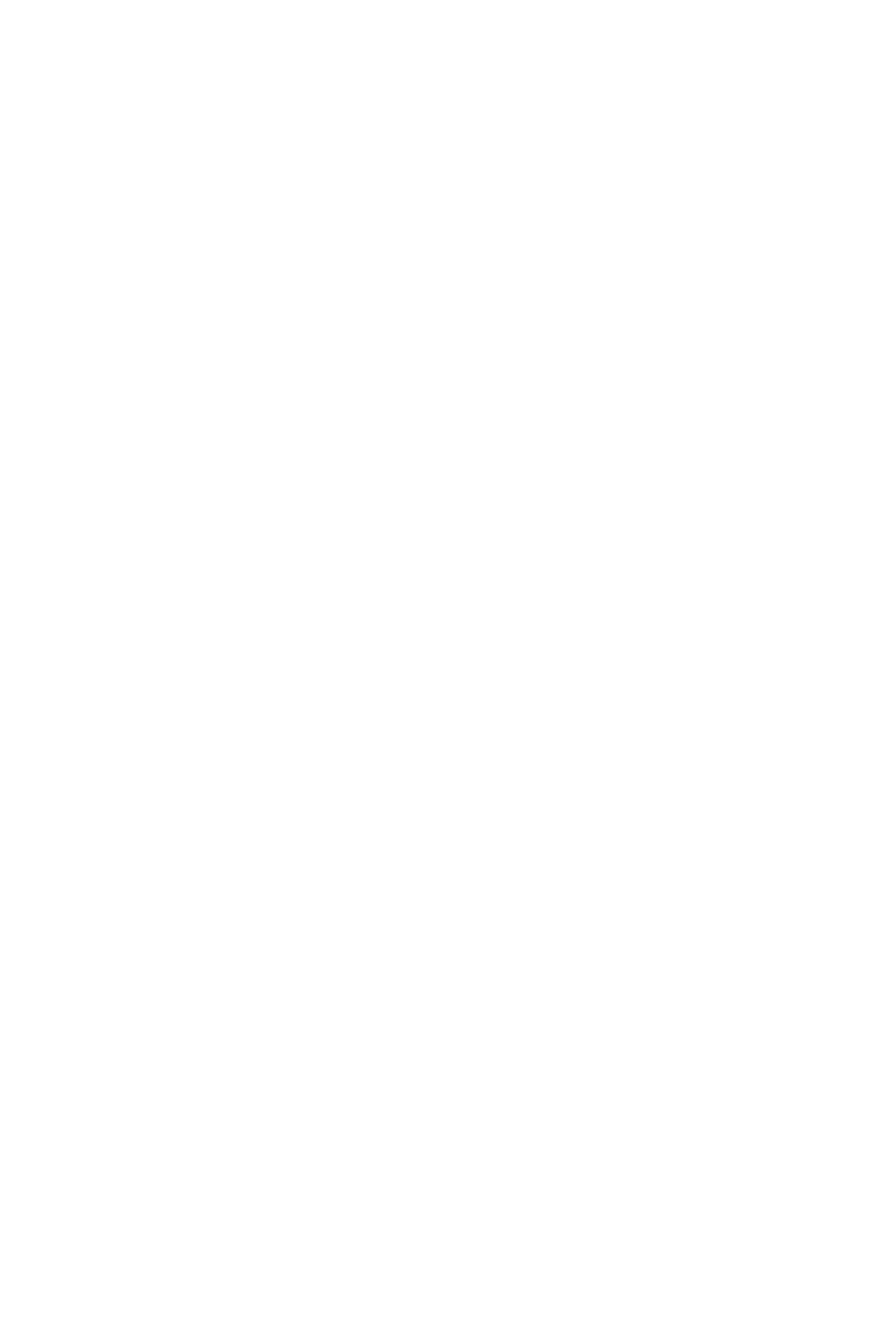### FOREWORD

One New Testament scholar described the Gospel of Mark as a "passion narrative with an extended introduction."<sup>1</sup> This is why Andreas Köstenberger and I coauthored *The Final Days of Jesus*: if you want to understand who Jesus is, you have to understand the most important week of his earthly ministry.2 The Gospel writers, like Jesus himself, set their faces to Jerusalem and refused to look back (Luke 9:51, 53).

But something built into the human spirit *wants* to go back, to see how it all started. God himself, of course, begins the biblical storyline, "In the beginning" (Gen. 1:1). And the story of Jesus, as the preincarnate Word, likewise starts, "In the beginning" (John 1:1).

Although we would never complain about how the Spirit of God chose to guide his inspired writers, we sometimes wish the narrative of Jesus's first days would slow things down and add some more detail. Obviously we cannot add more chapters to the Bible. God has given us everything we need to worship him in a way that pleases and glorifies his great name and equips us for every good work (2 Tim. 3:16–17). But we can slow down. And we can go deeper. This is where Köstenberger and Stewart, gifted biblical theologians and New Testament scholars, can help us.

People say that familiarity breeds contempt, but when it comes to Bible reading, I've found that familiarity is more likely

<sup>&</sup>lt;sup>1</sup> Martin Kähler, *The So-Called Historical Jesus and the Historic*, Biblical Christ (1892; repr., Philadelphia: Fortress, 1964), 80.

<sup>2</sup>Andreas J. Köstenberger and Justin Taylor, with Alexander Stewart, *The Final Days of Jesus: The Most Important Week of the Most Important Person Who Ever Lived* (Wheaton, IL: Crossway, 2014).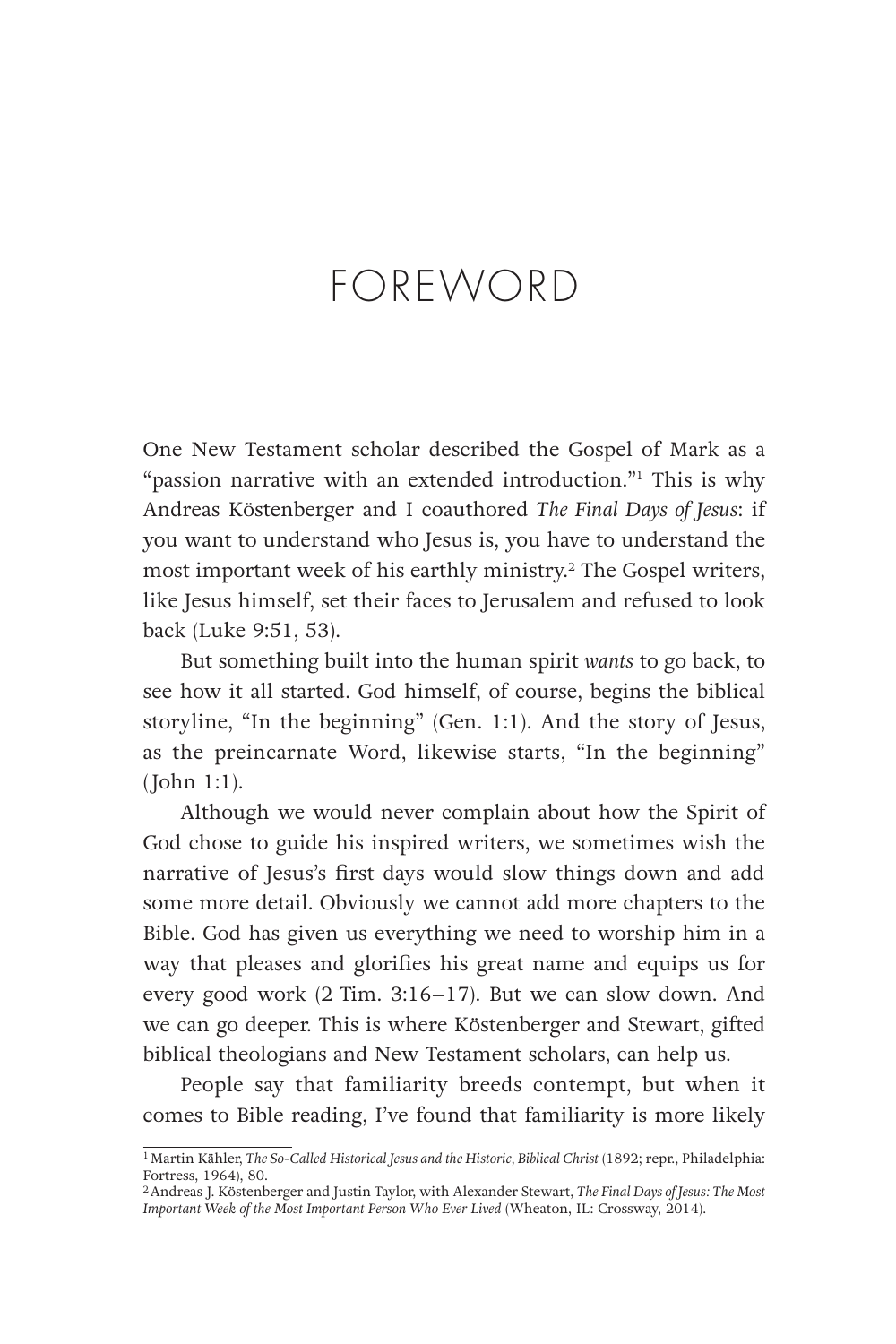#### 12 Foreword

to produce *laziness*. I tend to skim when I already know the story. How many times in my life have I read or heard preached the following familiar words?

In those days a decree went out from Caesar Augustus that all the world should be registered. This was the first registration when Quirinius was governor of Syria. And all went to be registered, each to his own town. And Joseph also went up from Galilee, from the town of Nazareth, to Judea, to the city of David, which is called Bethlehem, because he was of the house and lineage of David, to be registered with Mary, his betrothed, who was with child. And while they were there, the time came for her to give birth. And she gave birth to her firstborn son and wrapped him in swaddling cloths and laid him in a manger, because there was no place for them in the inn. (Luke 2:1–7)

We've heard it so many times that we assume we know what it all means.

But then we start to ask questions. Who was Caesar Augustus? When did he rule? Over what exact area did he rule? Why did he want all the world to be registered? Who was Quirinius? Is the Syria in this passage the same as the modern country of Syria? Don't some Bible scholars say that Luke's history about the timing of the census is inaccurate here? Why did Joseph have to go to Bethlehem instead of registering in Nazareth? How big was Bethlehem? Why did Mary need to go with him? And why doesn't it say she rode on a donkey—is that in another account, or is that just what we've seen on TV? How exactly is betrothal different from engagement? Where is the innkeeper? And what kind of an "inn" was this—a cave, a room in a house, or an ancient hotel?

These are fourteen questions off the top of my head, and we've only covered seven verses. As we keep reading, the questions keep coming. Even though we've read or heard it dozens of times, it is humbling to recognize just how much we still don't know.

The book you hold in your hands has no gimmicks or clever sales pitches. It won't reveal a "gospel" you never knew. (If it did,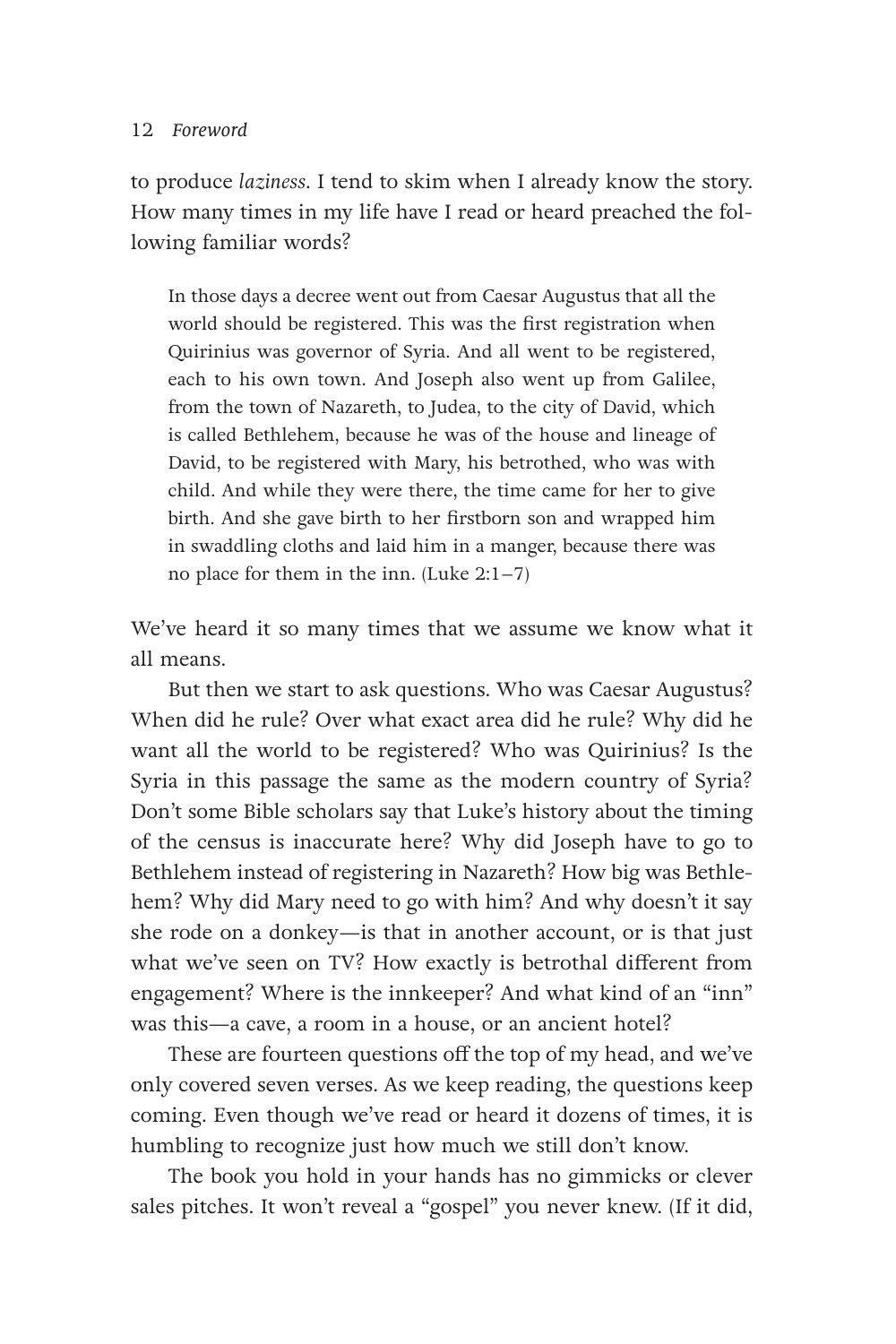you should throw it away [Gal. 1:8].) It doesn't purport to finally disclose the secrets of Jesus's childhood or what he did in Egypt. Instead, it takes us back to Scripture, the only infallible source with an account of how God became man and dwelt among us.

I think you will find several benefits in reading *The First Days of Jesus*:

First, this book can help you *slow down*. The biblical narrative contains details that you probably haven't noticed before. These details reflect historical realities you probably didn't know before. And these biblical and historical realities have implications for your life that you probably haven't thought of before. Köstenberger and Stewart guard us from racing through familiar words and guide us in seeing what we have not yet fully seen.

Second, this book can help you *go deeper*. The incarnation—God become man—is a deep mystery. Pastor-theologian Sam Storms poetically captures some of the paradoxes at play:

The Word became flesh! God became human! the invisible became visible! the untouchable became touchable! eternal life experienced temporal death! the transcendent one descended and drew near! the unlimited became limited! the infinite became finite! the immutable became mutable! the unbreakable became fragile! spirit became matter! eternity entered time! the independent became dependent! the almighty became weak! the loved became the hated! the exalted was humbled! glory was subjected to shame! fame turned into obscurity! from inexpressible joy to tears of unimaginable grief! from a throne to a cross!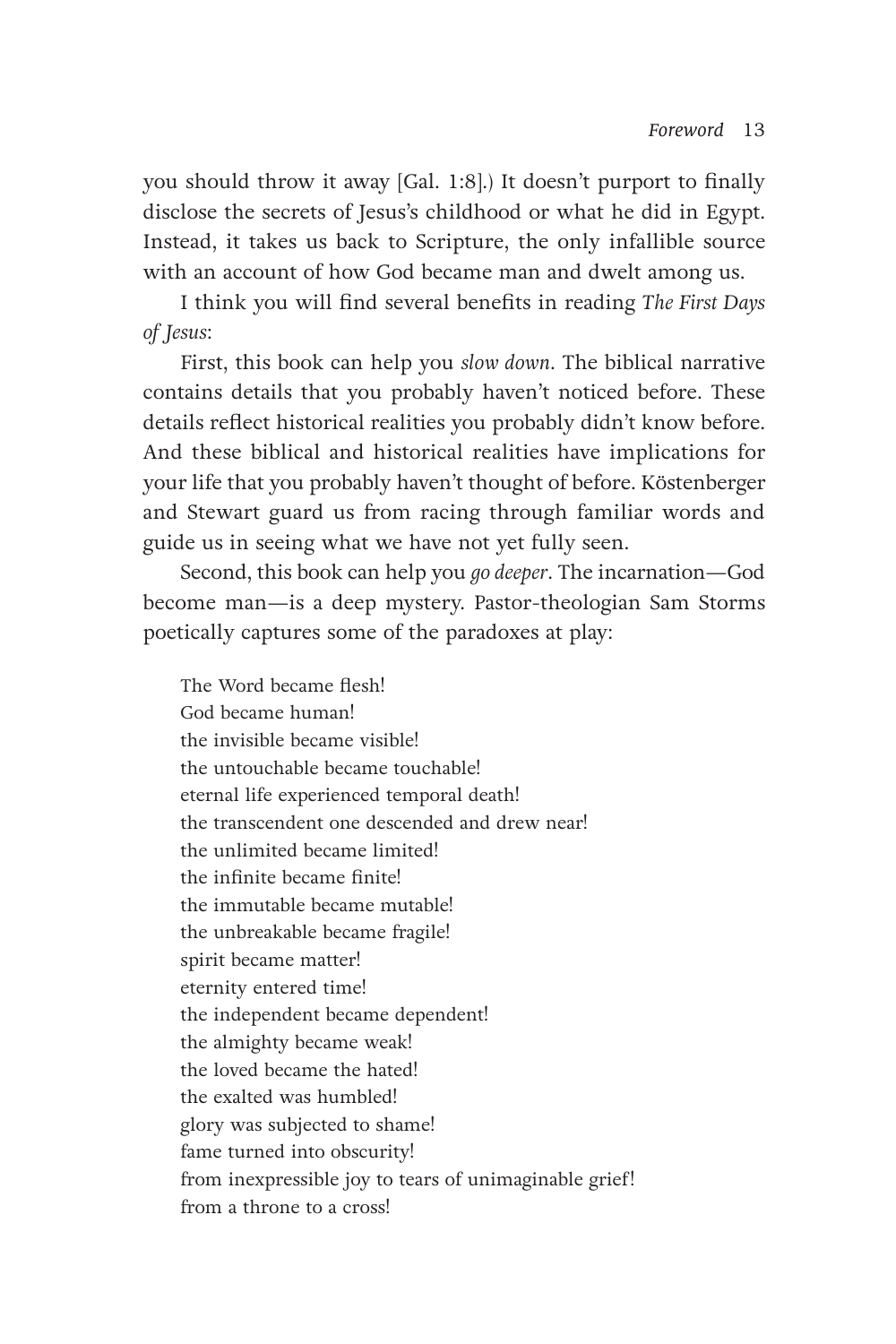#### 14 Foreword

from ruler to being ruled! from power to weakness!3

The wonder of the incarnation deserves a lifetime of thought, and this book is a faithful resource to prompt deeper reflection on the foundation of our salvation.

Third, this book can help you *make connections*. Even though the Bible devotes only four and a half chapters (out of 1,189) to Jesus's first days, Köstenberger and Stewart show us that the incarnation is the hinge of redemptive history—with the Old Testament leading up to it and the rest of the New Testament flowing from it. Reading this book will help you see how the whole story line fits together.

C. S. Lewis once confessed that in his own reading, "devotional books" did not produce in his mind and heart the results they promised. He suspected he was not alone: "I believe that many who find that 'nothing happens' when they sit down, or kneel down, to a book of devotion, would find that the heart sings unbidden while they are working their way through a tough bit of theology with a pipe in their teeth and a pencil in their hand."4 You may want to contextualize away the pipe depending on your own preferences and convictions, but I think the advice is sound, and I found this to be the case when reading *The First Days of Jesus*.

This is not the dry-as-dust formula of dumping data and dates onto the pages of a book. This is not a book of theology void of history or a volume of history minus theology. It is a work of confessional theology rooted in historical investigation and devoted to a careful reading of Scripture, all designed to help us worship our God and Savior, Jesus Christ. I hope you find this book as meaningful and fruitful as I did.

> Justin Taylor Maundy Thursday, 2015

<sup>3</sup> Sam Storms, "The Most Amazing Verse in the Bible," February 20, 2010, http://www.samstorms .com/all-articles/post/the-most-amazing-verse-in-the-bible. 4C. S. Lewis, "On the Reading of Old Books," in *God in the Dock: Essays on Theology and Ethics*, ed.

Walter Hooper (Grand Rapids, MI: Eerdmans, 1970), 205.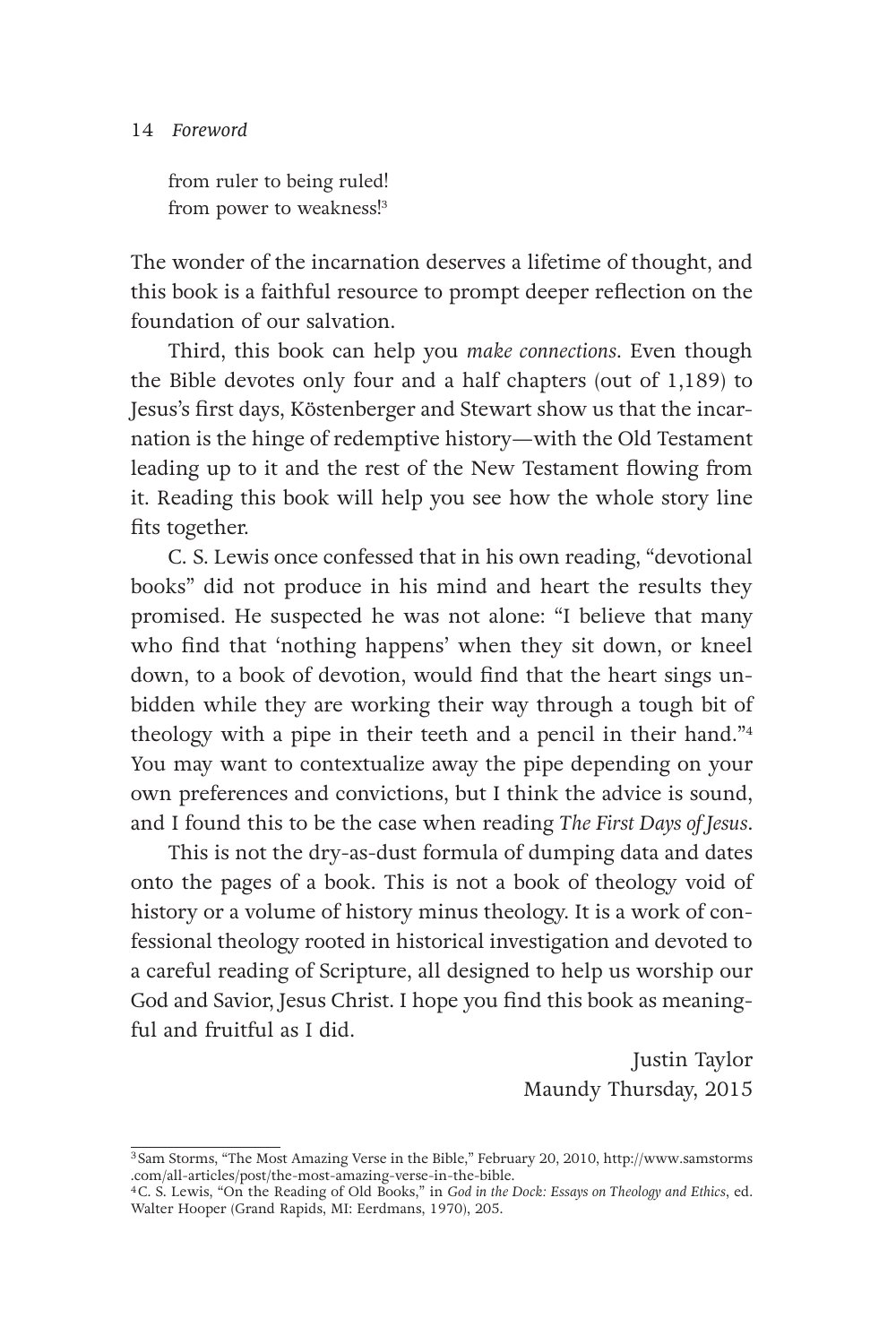### INTRODUCTION

#### SEPARATING FACT FROM FICTION

Christmas is the most wonderful time of the year—at least according to Andy Williams's famous rendition of Edward Pola and George Wyle's Christmas song that can be heard in malls and on radio stations across America throughout the month of December. Pola and Wyle provide several reasons for this assertion:

It's the most wonderful time of the year With the kids jingle belling And everyone telling you, "Be of good cheer." It's the most wonderful time of the year.

It's the hap-happiest season of all, With those holiday greetings and gay happy meetings When friends come to call. It's the hap-happiest season of all.

There'll be parties for hosting, Marshmallows for toasting, And caroling out in the snow. There'll be scary ghost stories And tales of the glories of Christmases long, long ago.

It's the most wonderful time of the year. There'll be much mistletoeing And hearts will be glowing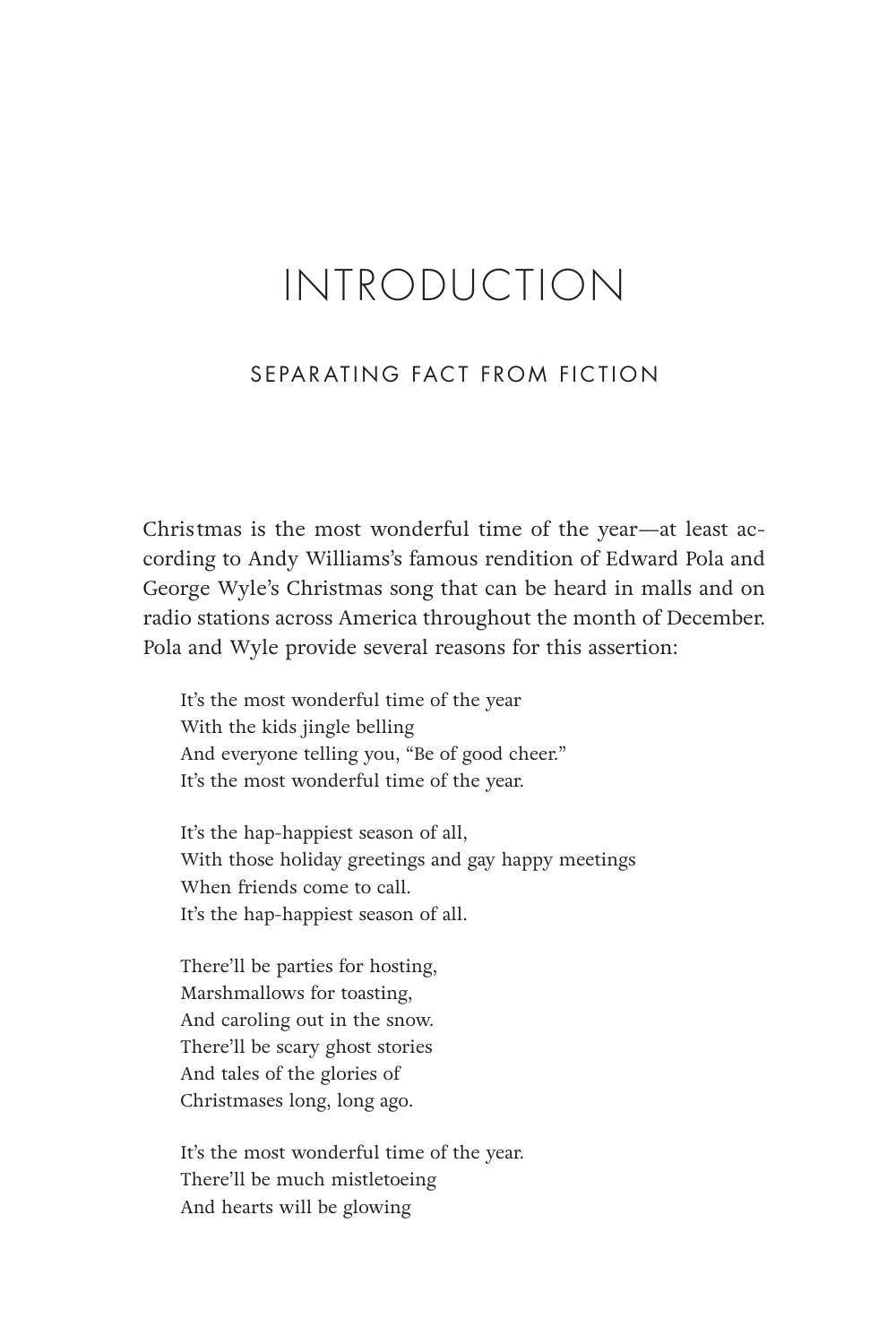#### 16 Introduction

When loved ones are near. It's the most wonderful time of the year.<sup>1</sup>

For all of the shallow reasons that Williams sings about, he rightly taps into many people's perceptions of Christmas as a sentimental time to reconnect with family and friends. This superficial sentimentality sums up Christmas for many people in our modern Western culture.<sup>2</sup>

#### **CULTURAL CHRISTMAS**

When you think of Christmas, what first comes to mind? Perhaps you think of the manger scene with shepherds and wise men, presents, a Christmas tree, decorations, shopping, relatives, Santa Claus, Christmas cards, snow, caroling, or the January credit card bill. Despite what some Christians may want to believe, Christmas, as celebrated by many Americans, is a cultural, not a religious holiday. If Jesus were to be completely removed from the equation, Americans could continue to celebrate Christmas with hardly an interruption. People would still decorate their houses and workplaces, give and receive presents, take the day off work, go to parties, stand in line with their children or grandchildren to see Santa Claus at the local mall, listen to wonderful songs on the radio about Rudolph the Red-Nosed Reindeer, Jack Frost, and world peace, and watch an endless stream of movies featuring Santa Claus as the main character. These are some of the ways in which we celebrate Christmas in America (and other countries have their own Christmas traditions). Christians, of course, may also attend a special Christmas pageant at their church, maybe even with some live animals. Even live animals, however, can't compete with the main feature of Christmas for every child: presents!

Cultural Christmas doesn't need Jesus. There is too much money at stake for retailers to depend upon a first-century Jew-

<sup>1</sup>Edward Pola and George Wyle, "It's the Most Wonderful Time of the Year," performed by Andy Williams, Columbia Records, 1963, record.

<sup>2</sup> See the helpful booklet containing a series of messages by Josh Moody, pastor of College Church, *How Christmas Can Change Your Life* (Wheaton, IL: College Church, 2013). Audio versions of these messages are available at http://www.college-church.org/av\_search.php?seriesid=101.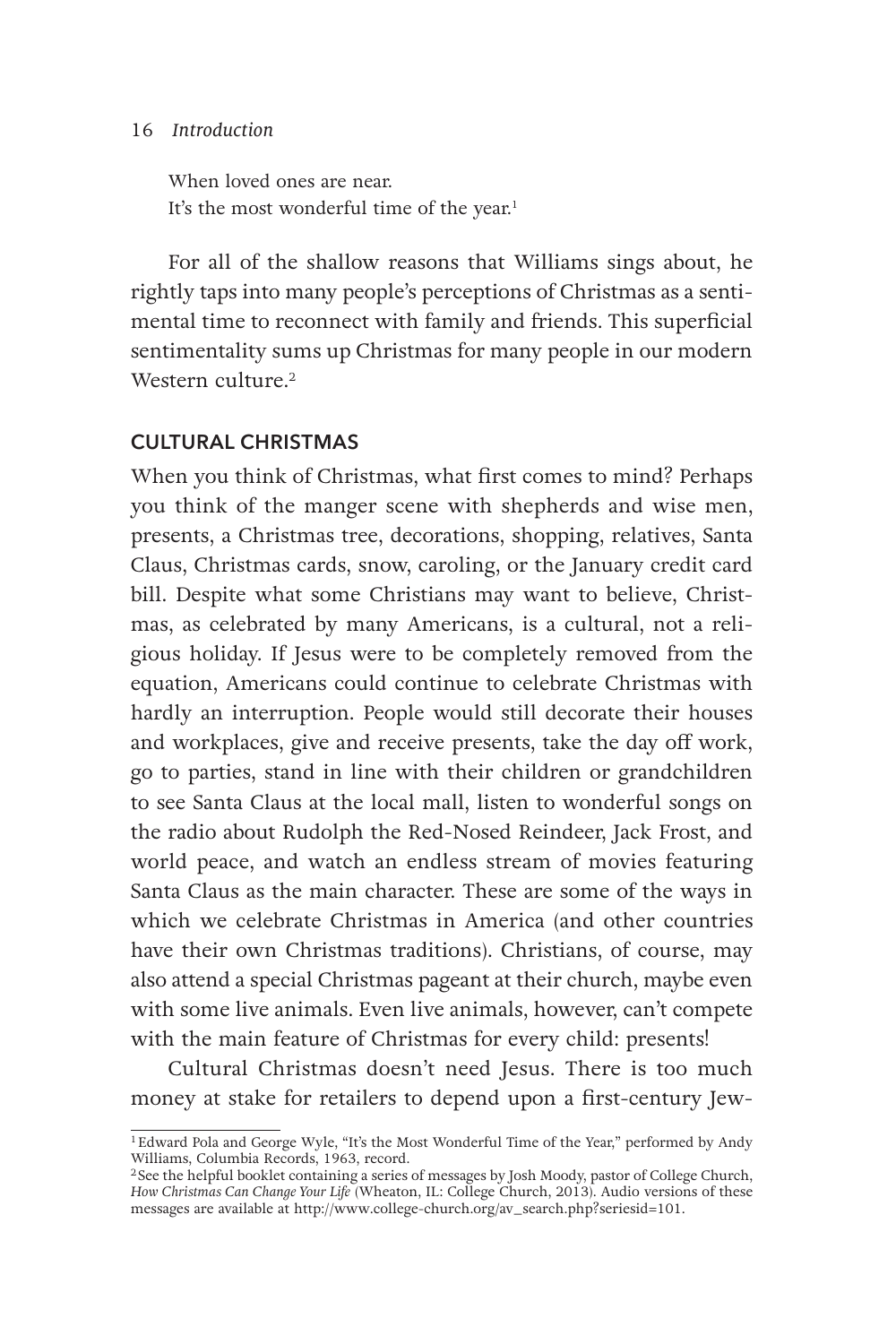ish messianic baby to bring in the revenue. The financial side of Christmas has thoroughly shaped and molded its cultural expression. Our economy needs Christmas. What would happen if Americans stopped overspending and going into debt each December? As every economist would tell you, the economy would be dealt a serious blow. Even families that try to scale back find it very difficult because of all the expectations from relatives and friends. Although other countries and cultures have Christmas traditions of their own, at least in America (and much of the Western world), Christmas is synonymous with commercialism.3

#### **THE BATTLE FOR CHRISTMAS**

Christians, of course, have not allowed the almighty dollar or superficial sentimentality to take over Christmas without a fight. Throughout the month of December, churches proclaim the *real* reason for the season through special services and events. We know it's all about *Jesus* (or at least it once *was* all about Jesus), and we want it to be all about Jesus *again*.

We engage in this battle for Christmas, however, with one hand tied behind our back—solidly rooted in the very culture that is obscuring or ignoring the original reason for the season. We find ourselves making up *spiritual* reasons for our cultural practices. For example, we give gifts to each other to remind ourselves of God's great gift of *Jesus* to the world or of the gifts of the *wise men* to *Jesus*. That may sound nice, but is it true? Or do we give gifts because our parents did and everyone else we know does? What kind of parent would you be if you didn't give your child a Christmas present? Or—God forbid—if you didn't celebrate Christmas at all? Very little is intrinsically spiritual with these kinds of expectations; they are almost entirely cultural. Of course, there's nothing inherently wrong with observing such rituals. The difficulty comes in trying to understand and communicate accurately the *real* significance

<sup>3</sup>Both Linus and Lucy lamented this fact long ago in *A Charlie Brown Christmas* (1965). Linus: "Christmas is . . . getting too commercial." Lucy: "We all know that Christmas is a big commercial racket. It's run by a big eastern syndicate, you know." Charles M. Schulz, *A Charlie Brown Christmas*, directed by Bill Melendez, aired December 9, 1965, on CBS.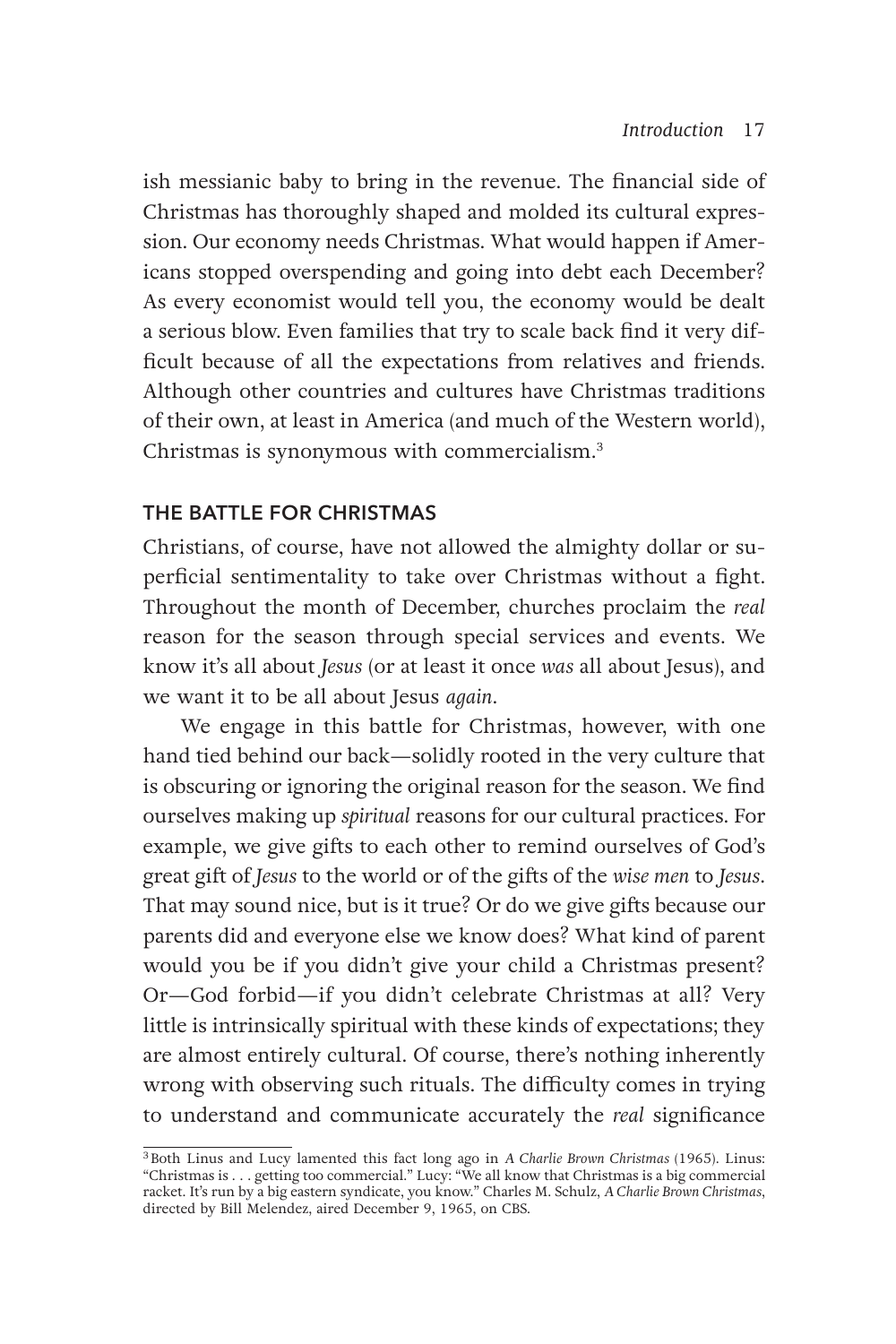of Jesus's birth as a human child when its *true* meaning is buried beneath so many layers of culture-related traditions.

Examples abound. What does the decoration of an evergreen tree have to do with Jesus's coming to earth to rescue God's creation? We may tell ourselves that it symbolizes everlasting life because it is *ever-green*, but is that really the reason we set up a Christmas tree each year? Similarly, we may point to candles as a symbol of Jesus as the Light of the World, holly as a symbol of the crown of thorns that was placed upon Jesus's head, the color red as a symbol of Jesus's blood shed on the cross, the Yule log as a symbol of the cross, mistletoe as a symbol of reconciliation, and bells as a symbol for ringing out the good news. Even if some of these associations and symbols date back centuries, they fail to explain why we incorporate these traditional elements in our Christmas celebrations today. If we're honest, we have to admit that we celebrate Christmas the way we do primarily because of our cultural traditions, even though they have little (if any) real connection to Jesus's actual coming to this earth as a baby.

Now please don't misunderstand what we're trying to say here. We are not advocating that all true Christians reject these traditions as mere trappings of culture. Far from it. Traditions can be deeply meaningful and enhance our spiritual experience, and as long as they don't clash with biblical information, they can certainly be used to celebrate key events such as the birth of Jesus by the Virgin Mary. So if you are looking for an argument against the use of Christmas trees or the giving of presents, you are reading the wrong book (though the Puritans made a pretty good run at it; these pious forebears rejected Christmas observances on account of their religious beliefs).4 We're simply trying to draw attention to the difference that exists between the *traditional* ways in which we celebrate Christmas based upon our culture and the *reality* and *significance* of Jesus's coming to this earth to enact God's grand rescue plan to restore and reclaim humanity. In this regard, it's helpful to

<sup>4</sup> See Andreas J. Köstenberger, "A Puritan Christmas," *Biblical Foundations* (blog), December 16, 2006, http://www.biblicalfoundations.org/a-puritan-christmas.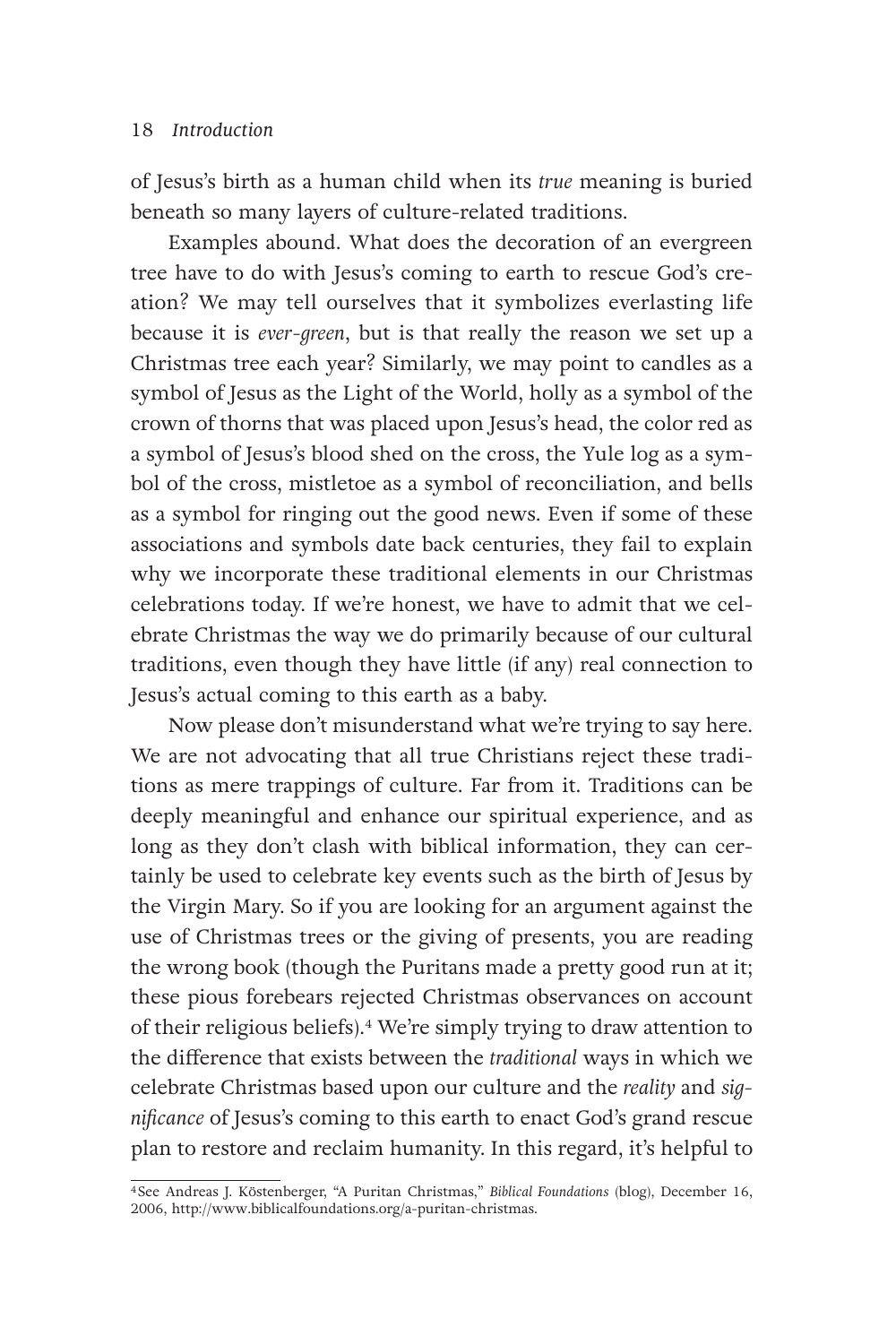recognize the many ways in which our cultural traditions, often unintentionally, distort our understanding of the actual import of Jesus's coming as the long-awaited culmination of God's plan.

#### **GOING BACK IN TIME**

In order to appreciate the significance of Messiah's coming—and so to understand the *true* meaning of Christmas—we need to travel back in time, back to the first Christmas, before this event even carried that name. We can't offer you a time machine (sorry!), but we can point you to the earliest written witnesses to the first Christmas: the canonical Gospels of Matthew and Luke. (Mark's Gospel picks up the story of Jesus when he's a grown man and does not discuss Jesus's birth. John's Gospel does not mention Jesus's birth directly but surprisingly contributes quite a bit to our understanding of the significance of Jesus's coming—more on that later.) These Gospel authors wrote their accounts on the basis of others' eyewitness testimony; neither Matthew nor Luke (nor even John) was there on that fateful night in Bethlehem. Luke even explicitly alerts his readers to his use of eyewitness testimony in his preface:

Inasmuch as many have undertaken to compile a narrative of the things that have been accomplished among us, just as those who from the beginning were eyewitnesses and ministers of the word have delivered them to us, it seemed good to me also, having followed all things closely for some time past, to write an orderly account for you, most excellent Theophilus, that you may have certainty concerning the things you have been taught.<sup>5</sup>

Luke provides an account of a careful ancient historian motivated by a desire to present an accurate narrative of the events surrounding Jesus's birth, life, death, and resurrection in order to strengthen his readers' faith. Similarly, while Matthew says nothing of his sources, his Gospel would have likely begun circulating by the late AD 50s to early 60s, early enough that surviving

 $5$ Luke 1:1–4.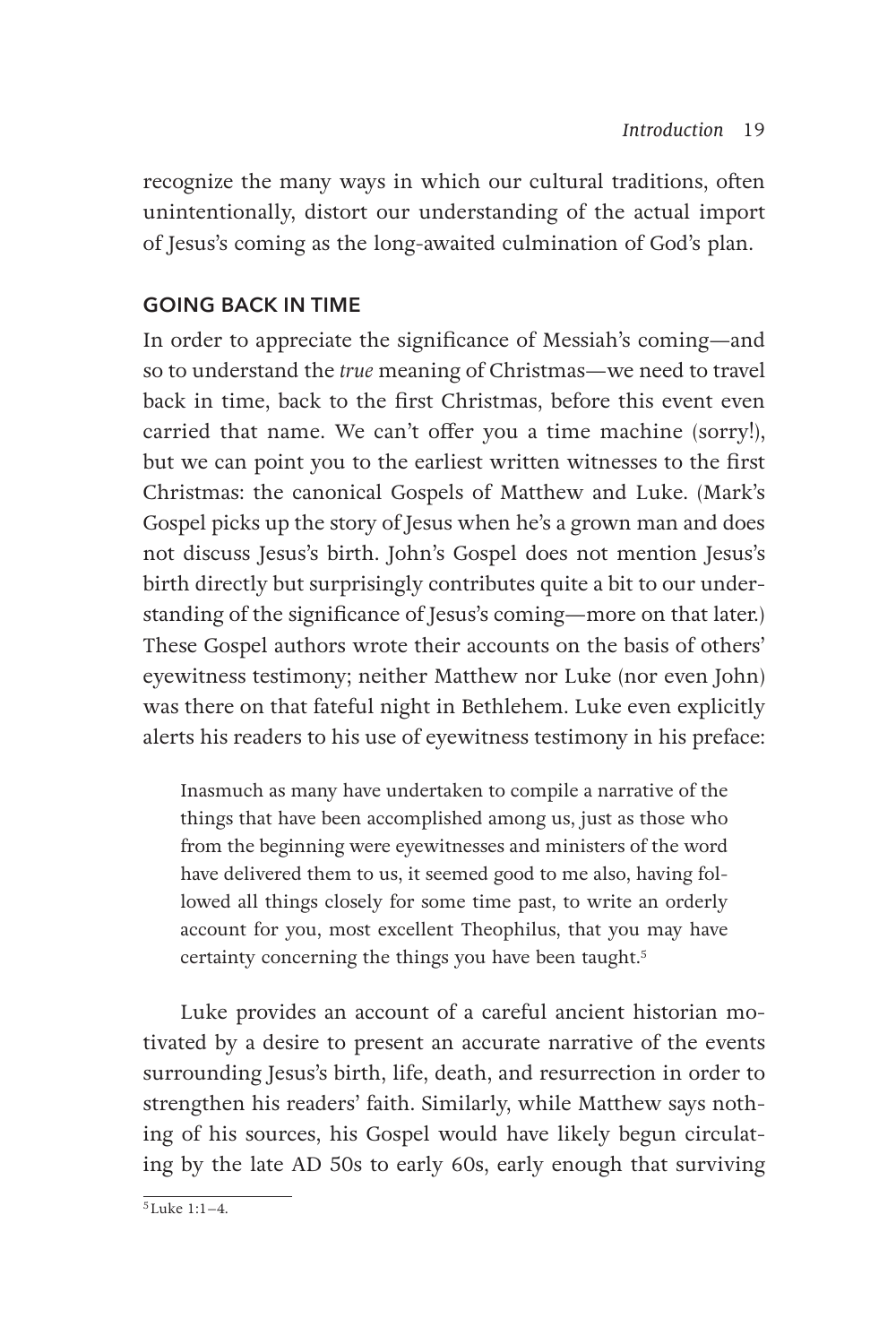#### 20 Introduction

eyewitnesses could still have provided oral source material and confirmed the published contents of his Gospel.

The fact that Matthew and Luke were personally absent from the events they record does not lessen the value of their testimony. Their Gospels reveal a concern for careful and accurate reporting; one detects a complete lack of the fanciful and over-the-top types of stories that various gnostic authors invented about Jesus in the second century.6 The Gospels are akin to the ancient genre of *bios*, or biography, not fiction.7 Although we cannot know for certain which eyewitnesses passed on the accounts, likely candidates include Jesus's mother, Mary, as well as his half-brothers James and Jude, both of whom (especially James) served as leaders in the early church and would certainly have known the stories surrounding Jesus's birth. We can safely assume that Joseph had died by the time Jesus began his public ministry because none of the Gospel accounts mention him, but Joseph must have passed on his account of the angel's messages to others, whether Mary, his sons, Jesus, or some other close friends or relatives.

The New Testament Gospel accounts of Jesus's birth—the socalled infancy narratives—provide a different perspective than most modern popular presentations. They are far richer and deeper than can be communicated in a children's Christmas pageant, a still manger scene on a fireplace mantle, or a Christmas card. The baby would not have had a halo and—despite the famous line from "Away in a Manger," "but little Lord Jesus, no crying he makes"—almost certainly would have cried.

Perhaps the hardest aspect of Jesus's coming for modern read-

<sup>6</sup>Gnosticism was the first Christian heresy, both denying the goodness of material substance and thus Jesus's human flesh and denying Jesus's full and ultimate divinity.

<sup>7</sup> See the classic work by Richard A. Burridge, *What Are the Gospels? A Comparison with Graeco-Roman Biography*, 2nd ed. (Grand Rapids, MI: Eerdmans, 2004). Andrew T. Lincoln argues that the genre of ancient biography allowed for legendary embellishment in infancy narratives. *Born of a Virgin?* (Grand Rapids, MI: Eerdmans, 2013), 57–67. However, Matthew and Luke doubtfully invented Jesus's virgin birth independently; they more likely passed on the traditions they had received about Jesus's infancy, traditions that family members preserved and that were widespread in earliest Christianity. Richard Bauckham cogently argues that we can trace Luke's genealogy in particular back to Jesus's immediate family members. *Jude and the Relatives of Jesus in the Early Church* (London: T&T Clark, 1990), 315–73. For an extensive discussion of ancient historiographical practices, see Craig S. Keener, *Acts: An Exegetical Commentary: Introduction and 1:1–2:47* (Grand Rapids, MI: Baker, 2012), 51–220.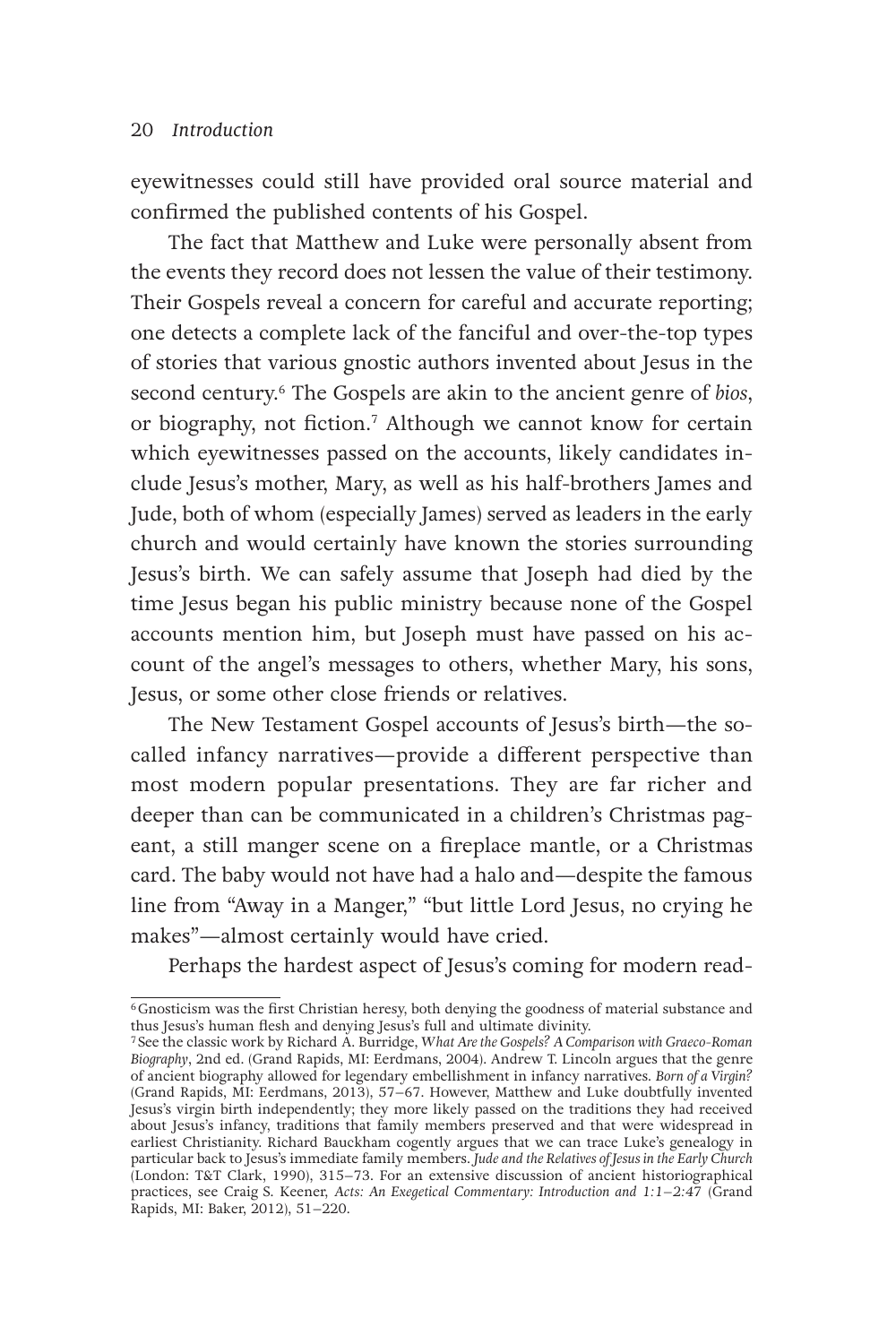ers to appreciate is its Jewish context, particularly its connection to the Old Testament. Even as the Gospel infancy narratives are more meaningful than contemporary cultural versions, they lack many of the details that have been added over the centuries. For example, they don't tell us about the nature of the stable (cave, open-air, wood, etc.); whether there even *was* a stable; whether or not animals grazed nearby; or how many wise men traveled to Bethlehem. The wise men almost certainly did *not* arrive on the night of the birth, as most mass-produced manger scenes depict, and a star most likely would not have been suspended right above the roofline. A careful reading of the New Testament infancy narratives in their historical context will help you separate fact from fiction and clear away the brush so you can truly encounter and be changed by the Christ of Christmas.

#### **A GUIDEBOOK**

One might best describe this book as a guidebook for reading and encountering the Gospel infancy narratives. No book, no matter how well written, could ever function as a substitute for the narratives themselves, so each chapter will begin with the relevant text of Scripture to be discussed. Each chapter will examine a section of the biblical text with an eye toward proper understanding and application. Sometimes this will require attention to historical and cultural details. At other times it will require looking at connections with the Old Testament or later events in Jesus's life. We aim throughout to present the most important information in a clear and understandable way in order to enable you to grasp and be changed by a biblical understanding of Christmas.

In our companion book, *The Final Days of Jesus*, we set forth two complementary ways of reading the Gospels, vertically and horizontally.8 Reading the Gospels *vertically* means reading each one (or at least a portion of it, such as its infancy narrative) from beginning to end as a self-contained story in its own right. Reading

<sup>8</sup>Andreas J. Köstenberger and Justin Taylor, with Alexander Stewart, *The Final Days of Jesus: The Most Important Week of the Most Important Person Who Ever Lived* (Wheaton, IL: Crossway, 2014), 18–19.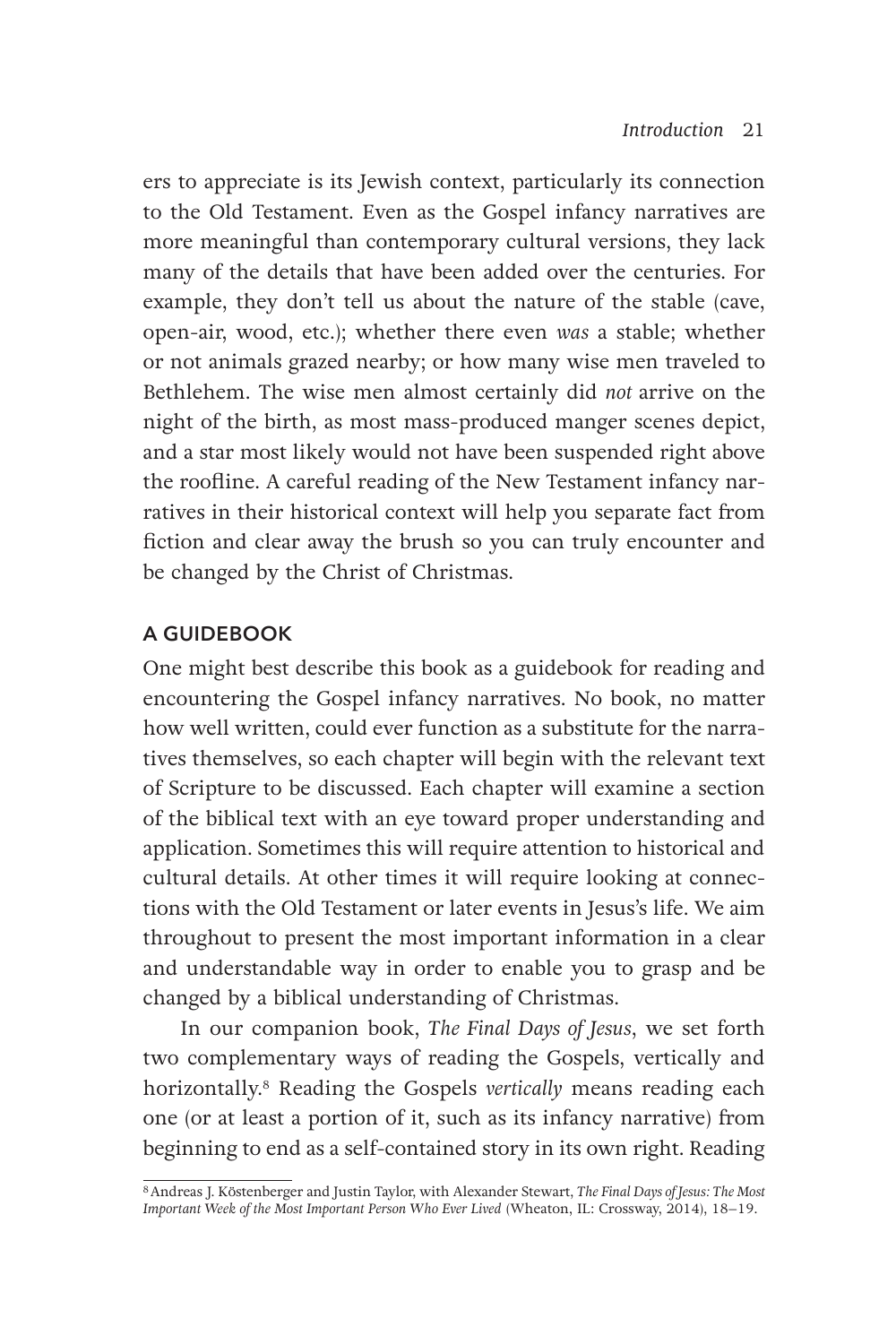#### 22 Introduction

the Gospels *horizontally* means exploring how each presentation relates to the others in a complementary fashion, jointly witnessing to the same historical reality, statements, and events. Both types of reading are valuable; both should be done sequentially. In the present case, since both Matthew's and Luke's infancy narratives (not to mention John's prologue) are so unique and coherent, it makes sense to start with a vertical reading of their respective accounts and to draw horizontal connections once we have completed the vertical readings. This will involve comparisons of various aspects of the Matthean and Lucan infancy narratives, such as their respective genealogies or other elements in their stories; it will also involve comparisons of Matthew's and Luke's accounts on the one hand and John's on the other.<sup>9</sup>

In that vein, our approach to the biblical text will essentially be *biblical*, *exegetical*, *historical*, and *devotional*. *Biblical* means that we will look at how the infancy narratives connect with Old Testament prophecies and in some cases point forward to later fulfillment. We will also try to consistently relate the infancy narratives to the larger story of Scripture.

*Exegetical* means that we will give careful attention to the words of the actual text.10 While a biblical approach looks at the entire forest, an exegetical approach carefully examines the individual trees.

*Historical* means that we will situate and discuss the infancy narratives within their first-century context in ancient Palestine. Critics of Christianity often use a supposedly historical approach to mock certain aspects of the infancy narratives. Some of this criticism is patently superficial and skeptical and stems from a prior rejection of any possibility of God's supernatural intervention in history. If God exists, however, we have no reason to rule out the possibility of supernatural events such as the virgin birth or angelic appearances simply out of a misguided desire to be historical

<sup>9</sup> See chaps. 1 and 10 (especially the section, "Matthew and Luke in Harmony") and chap. 14, respectively.

<sup>10</sup>The word *exegetical* comes from the Greek and means literally, "leading or drawing out." Using an exegetical approach is roughly synonymous to what we mean by engaging in inductive Bible study. On this issue, see R. Alan Fuhr and Andreas J. Köstenberger, *Inductive Bible Study: A Method for Biblical Interpretation* (Nashville, TN: B&H Academic, forthcoming).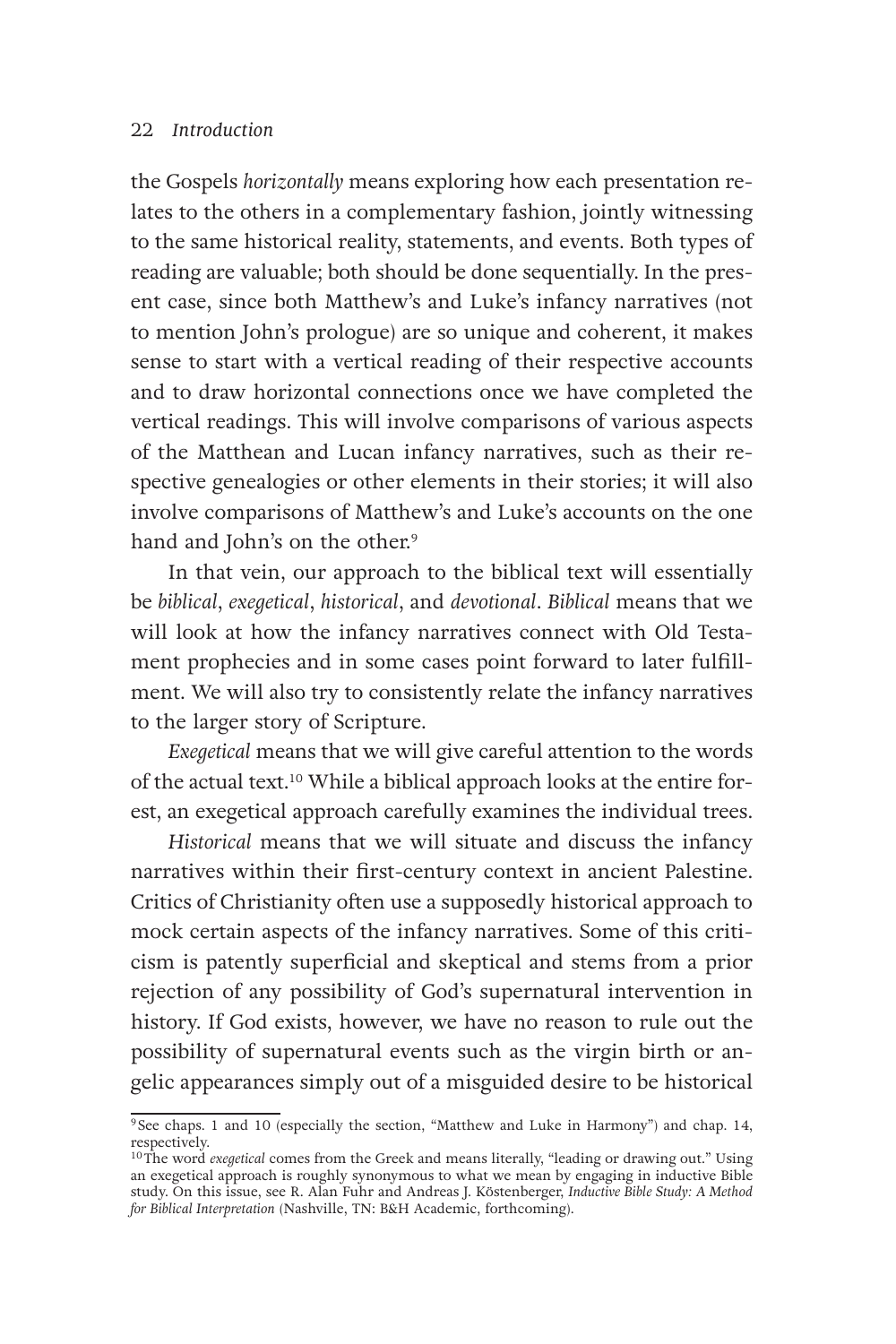or scientific. Beyond these biased critiques, some scholars raise legitimate historical questions that we will address, such as the dating of Quirinius's census that precipitated Joseph's and Mary's journey to Bethlehem and the differences between Matthew's and Luke's accounts of Jesus's birth.<sup>11</sup>

Finally, *devotional* means that we will aim to discuss the scriptural texts in such a way that you, the reader, will be drawn closer to God. We don't write simply to convey information; we want you to be delivered and transformed by the same God who has delivered and is transforming us. This devotional aspect does not imply that we will ignore difficult issues or reject logic and rational argument. Christianity, rightly understood, does not entail a rejection of reason!12 Our attention to the devotional aspect of this material rather emphasizes the fact that, especially in a case like Jesus's birth, information alone is insufficient. The technological revolution we are witnessing in our lifetime notwithstanding, an increase in knowledge by itself will never be able to fix humanity's greatest problems—sin, alienation, and death. Only God can do that. We hope that this book will draw you closer to the One who did not abandon a rebellious creation but set out to rescue it at great expense to himself. God's plan of redemption was conceived even before creation, was set in motion the moment humanity rebelled against its Creator, and was accomplished by the birth, life, death, and resurrection of Jesus of Nazareth. It will achieve its consummation when Jesus returns to reclaim and restore God's creation once and for all. What a glorious day that will be!

But we're getting ahead of ourselves. Let's rewind so that, with the help of sound historical research and a careful reading of the relevant texts, we will be able to put ourselves in the place of the people who lived at the time when the original Christmas the birth of the Christ-child—took place.

<sup>&</sup>lt;sup>11</sup> Quirinius's census is mentioned in Luke 2:2.

<sup>&</sup>lt;sup>12</sup>This is the underlying premise of Andreas J. Köstenberger, Darrell L. Bock, and Josh Chatraw, *Truth Matters: Confident Faith in a Confusing World* (Nashville, TN: B&H, 2014); and the book by the same authors, *Truth in a Culture of Doubt: Engaging Skeptical Challenges to the Bible* (Nashville, TN: B&H, 2014).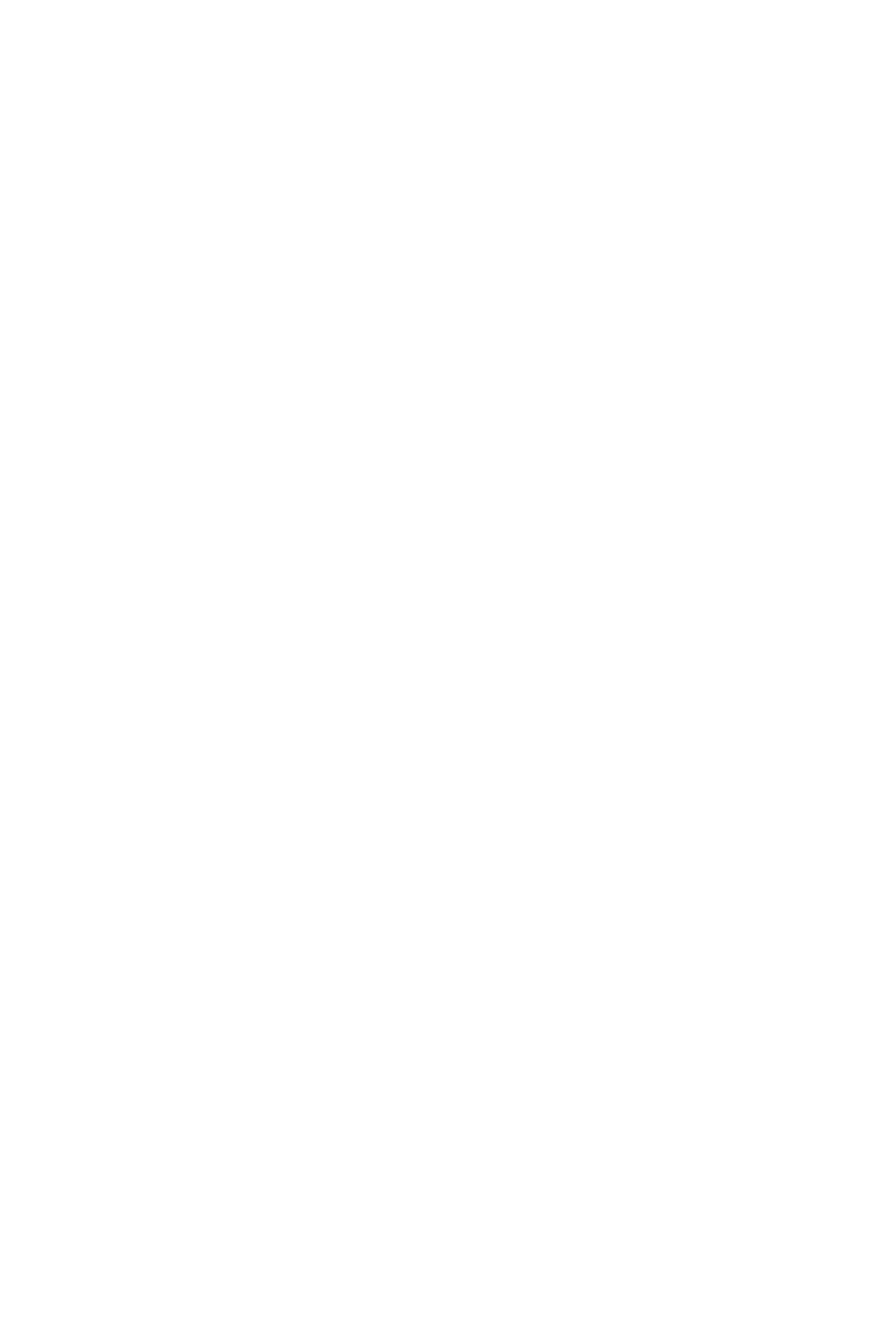### THE FIRST DAYS OF JESUS ACCORDING TO MATTHEW, LUKE, AND JOHN

| <b>SCRIPTURE PASSAGE</b> | <b>EVENTS RECORDED</b>                               |  |  |  |  |
|--------------------------|------------------------------------------------------|--|--|--|--|
| Matthew 1:1-17           | Jesus's ancestry                                     |  |  |  |  |
| Matthew 1:18-25          | The virgin birth                                     |  |  |  |  |
| Matthew $2:1-12$         | The visit of the <i>magoi</i>                        |  |  |  |  |
| Matthew 2:13-15          | Escape to Egypt                                      |  |  |  |  |
| Matthew 2:16-18          | Herod's order to kill boys under two years of<br>age |  |  |  |  |
| Matthew 2:19-23          | Return of Jesus's family to Nazareth                 |  |  |  |  |
| Luke 1:5-25              | The foretelling of John the Baptist's birth          |  |  |  |  |
| Luke 1:26-38             | The foretelling of Jesus's birth                     |  |  |  |  |
| Luke 1:39-45             | Mary's visit to Elizabeth                            |  |  |  |  |
| Luke 1:46-56             | Mary's song (Magnificat)                             |  |  |  |  |
| Luke 1:57-66             | The birth of John the Baptist                        |  |  |  |  |
| Luke 1:67-80             | Zechariah's prophecy (Benedictus)                    |  |  |  |  |
| Luke 2:1-7               | The birth of Jesus Christ                            |  |  |  |  |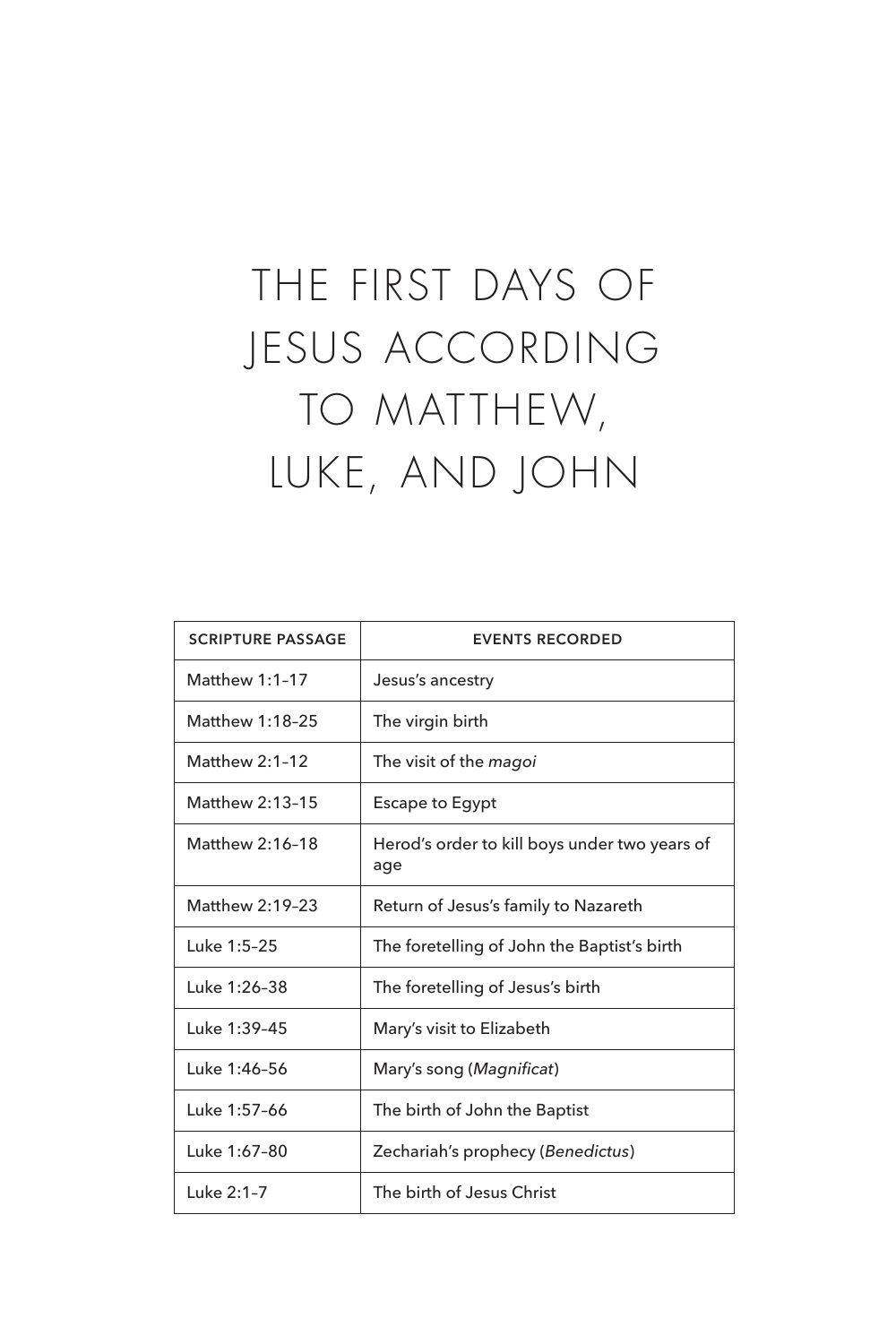| <b>SCRIPTURE PASSAGE</b> | <b>EVENTS RECORDED</b>                                                                     |
|--------------------------|--------------------------------------------------------------------------------------------|
| Luke 2:8-21              | The angelic announcement to the shepherds                                                  |
| Luke 2:22-38             | Jesus's presentation at the temple; the proph-<br>ecies of Simeon (Nunc Dimittis) and Anna |
| Luke 2:39-40             | Return of Jesus's family to Nazareth                                                       |
| John 1:1-5, 18           | The Word's preexistence and agency in<br>creation                                          |
| John 1:6-8, 15           | The witness of John the Baptist                                                            |
| John 1:9-14              | The Word's assumption of flesh                                                             |
| John 1:16-17             | Culmination of the law, grace, and truth                                                   |

#### 26 The First Days of Jesus According to Matthew, Luke, and John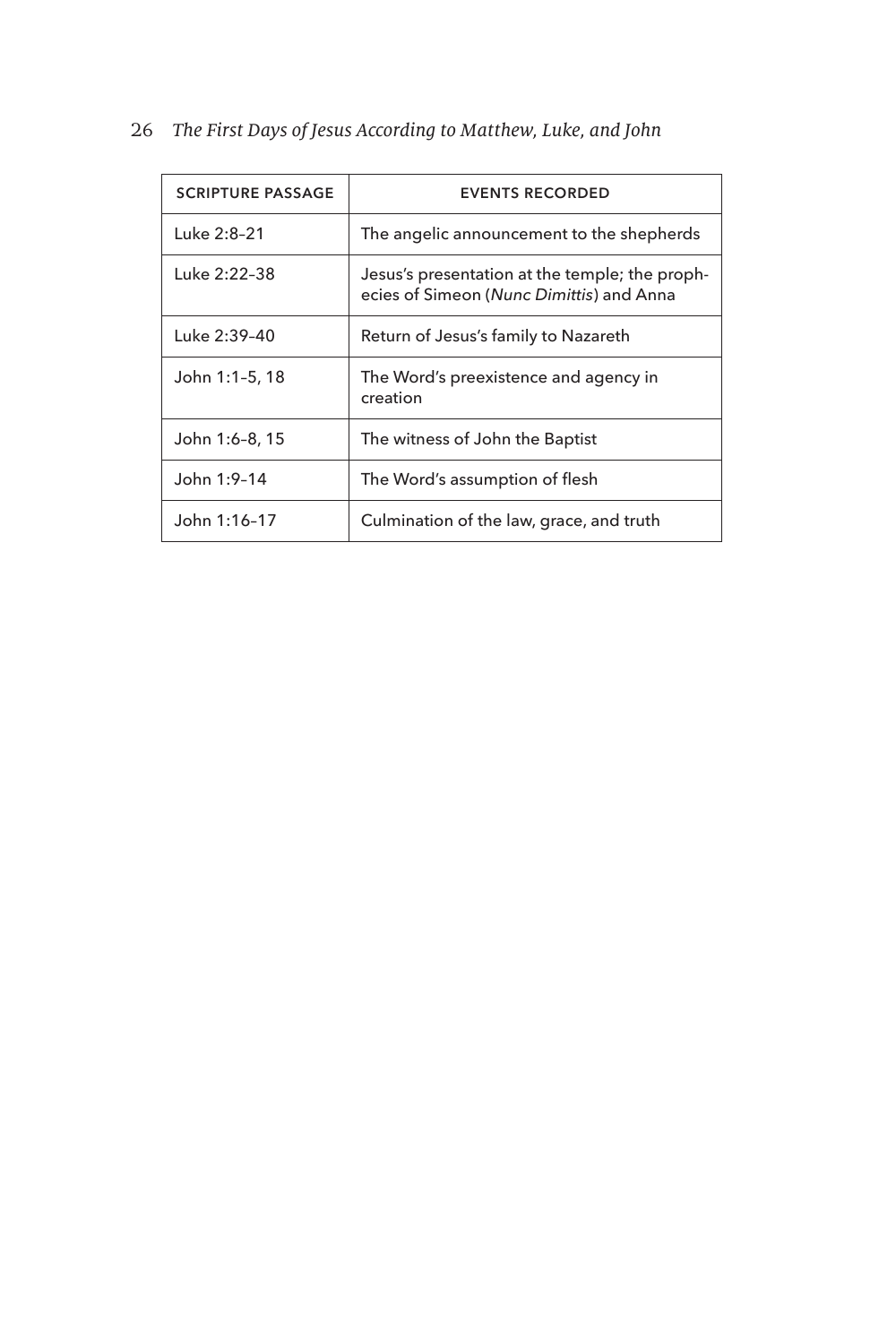PART 1

### VIRGIN - BORN MESSIAH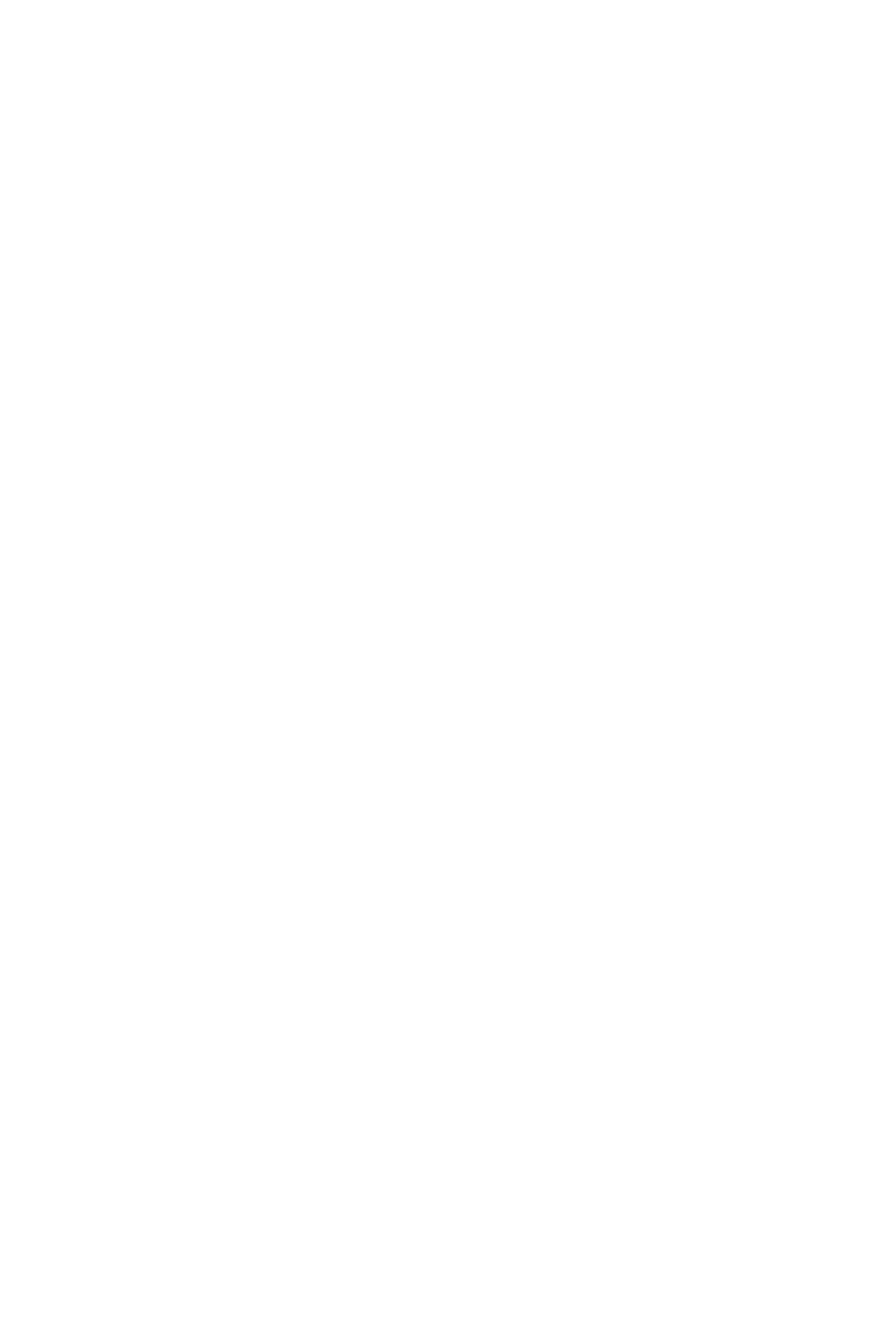1

### THE LONG-AWAITED MESSIAH

#### SON OF ABRAHAM, SON OF DAVID

#### **MATTHEW 1:1–17**

The book of the genealogy of Jesus Christ, the son of David, the son of Abraham.

Abraham was the father of Isaac, and Isaac the father of Jacob, and Jacob the father of Judah and his brothers, and Judah the father of Perez and Zerah by Tamar, and Perez the father of Hezron, and Hezron the father of Ram, and Ram the father of Amminadab, and Amminadab the father of Nahshon, and Nahshon the father of Salmon, and Salmon the father of Boaz by Rahab, and Boaz the father of Obed by Ruth, and Obed the father of Jesse, and Jesse the father of David the king.

And David was the father of Solomon by the wife of Uriah, and Solomon the father of Rehoboam, and Rehoboam the father of Abijah, and Abijah the father of Asaph, and Asaph the father of Jehoshaphat, and Jehoshaphat the father of Joram, and Joram the father of Uzziah, and Uzziah the father of Jotham, and Jotham the father of Ahaz, and Ahaz the father of Hezekiah, and Hezekiah the father of Manasseh, and Manasseh the father of Amos, and Amos the father of Josiah, and Josiah the father of Jechoniah and his brothers, at the time of the deportation to Babylon.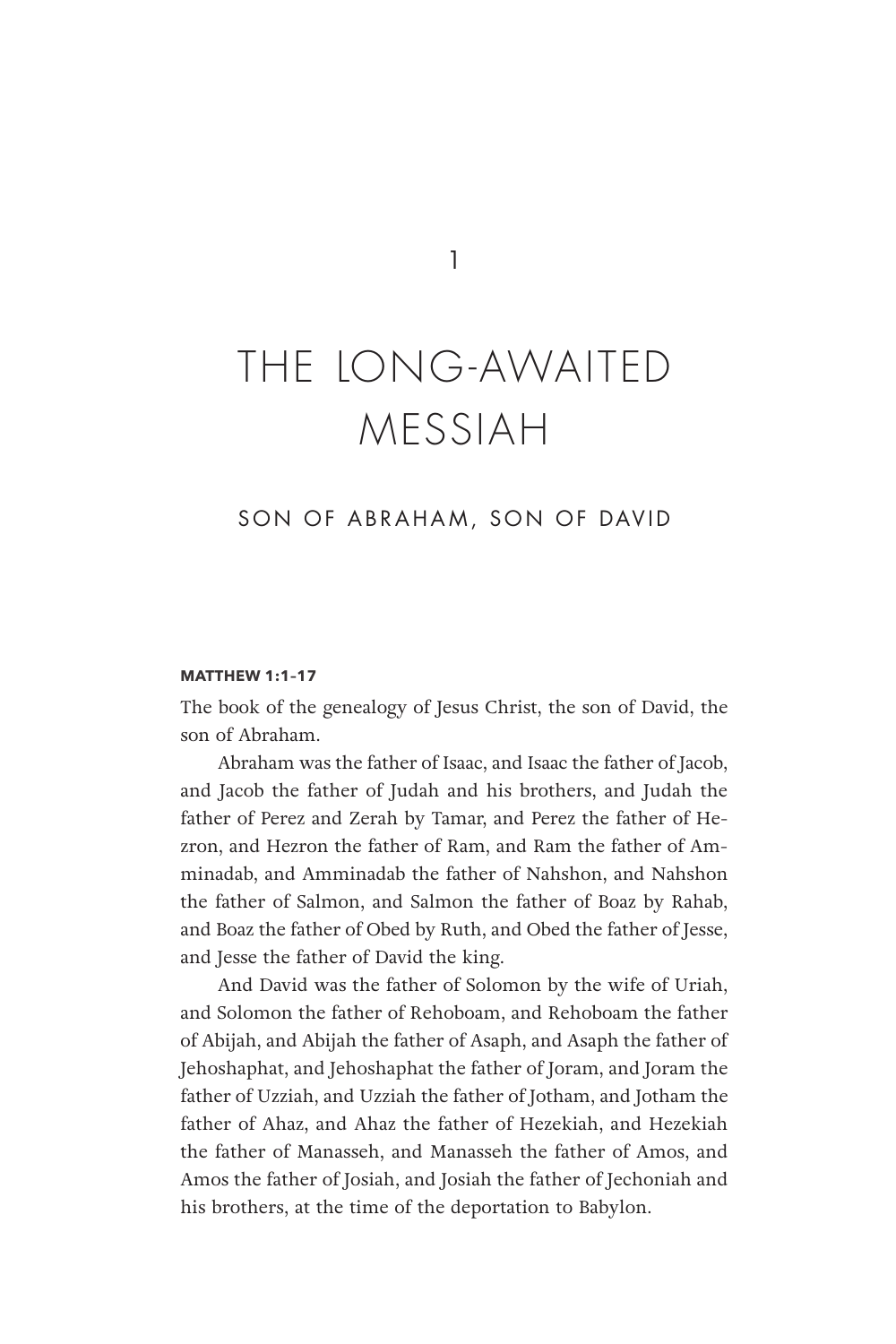#### 30 THE FIRST DAYS OF JESUS

And after the deportation to Babylon: Jechoniah was the father of Shealtiel, and Shealtiel the father of Zerubbabel, and Zerubbabel the father of Abiud, and Abiud the father of Eliakim, and Eliakim the father of Azor, and Azor the father of Zadok, and Zadok the father of Achim, and Achim the father of Eliud, and Eliud the father of Eleazar, and Eleazar the father of Matthan, and Matthan the father of Jacob, and Jacob the father of Joseph the husband of Mary, of whom Jesus was born, who is called Christ.

So all the generations from Abraham to David were fourteen generations, and from David to the deportation to Babylon fourteen generations, and from the deportation to Babylon to the Christ fourteen generations.

#### **OUR STORIES AND GOD'S STORY**

All the world's a stage, And all the men and women merely players, They have their exits and their entrances, And one man in his time plays many parts.<sup>1</sup>

Our lives are original stories. Each one is different from every other. We are copyrighted, with no possibility of plagiarism. Every story has a unique and different beginning. The conflicts, heroes, and villains all vary. Some stories end sooner than others. The lives of the rich, powerful, famous, or influential are memorialized for future generations in biographies or autobiographies, while the poor often die in anonymity. However, a dark shadow hangs over each of our plots. The inescapable reality of sickness, death, and loss makes every one of our stories a tragedy to some degree or another. Yet as Scripture makes clear, death will not have the final word. For those in Christ, resurrection will triumph.

The Bible is also a story, *God's* story. It recounts the Creator's involvement with his creation, how he made a beautiful and good world, and how he fashioned humankind in his image and as his representatives to share in his rule. Created in God's image, we are able to think, feel, love, choose, perceive beauty, and enjoy God's

<sup>1</sup>William Shakespeare, *As You Like It,* ed. Agnes Latham (London: Methuen, 1967), 2.7.139–142.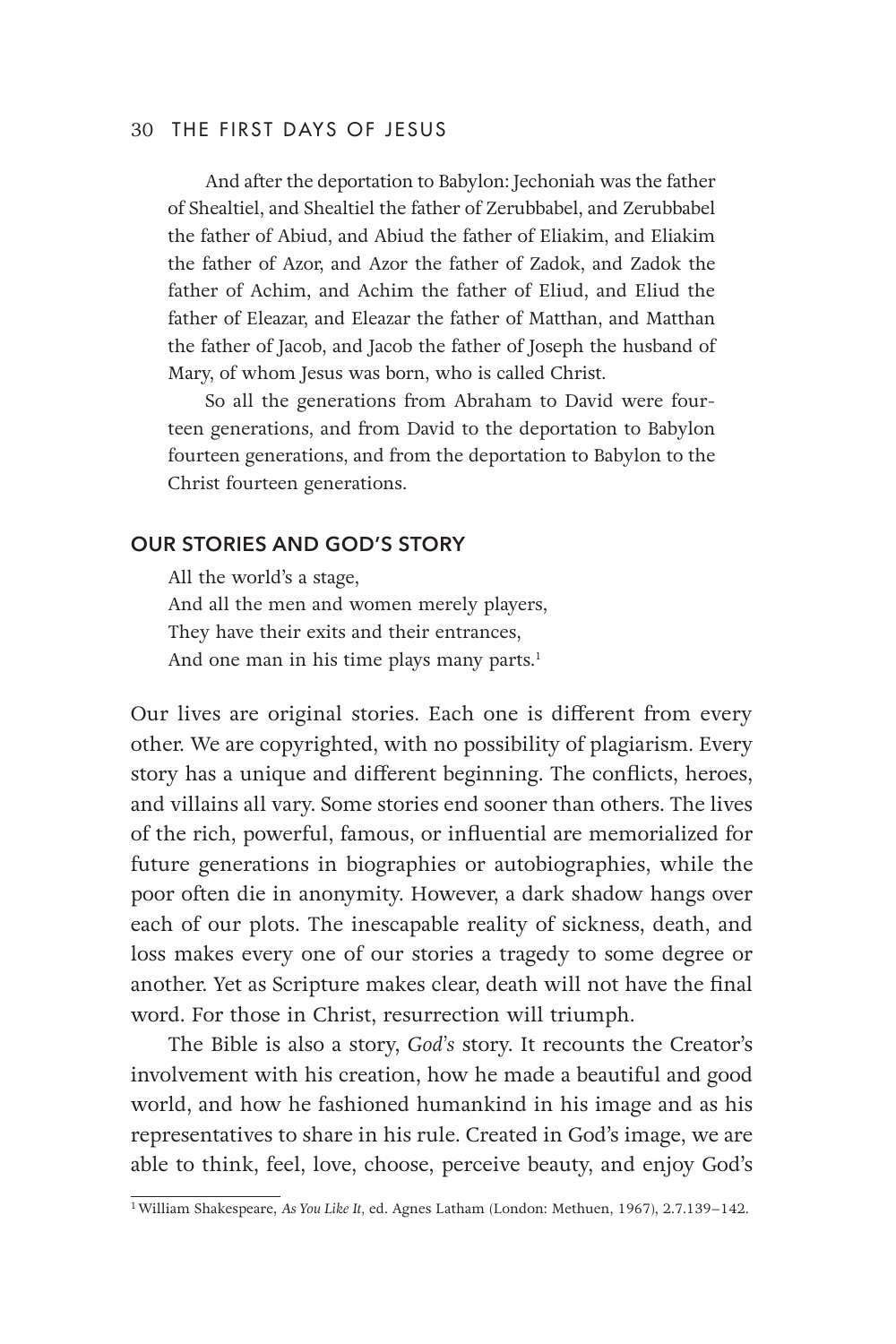good creation. The Bible also recounts how things went terribly wrong, how the human race rejected God's rule and embraced the rule of sin and death. As a result, our lives are now marked by suffering, sickness, sin, hurt, and, finally and inescapably, death. Tragically, our ancestors threw off God's good rule and became slaves to the evil rule of sin and death, and we all, whether we like it or even acknowledge it, share in the same fate.

The Bible continues to tell the story of how God did not simply walk away from his creation in the midst of turmoil and rebellion but purposed to rescue it at great cost to himself through the sacrificial death and subsequent resurrection of his Son, Jesus. What's more, God's story continues beyond Jesus's resurrection. A future day is coming when the Messiah will return physically to his creation to remake the heavens and the earth, to wipe away every tear, and to remove sin and death—the realities that have kept his creation under their spell—forever.

*The two halves of God's story pivot around one central point: the coming of Jesus to rescue God's wrecked and ruined creation*—BC and AD*.* Jesus's coming was the great game-changer of history. This chapter will look at the unfolding of God's story leading up to the day when God himself visited his creation through the incarnation, with a view toward the way in which God's story impacts the unfolding stories of our lives. Our involvement in *God's* story has the ability to rewrite *our* stories—to change their endings. Put another way, become a part of God's story, and he will write yours. This chapter will present God's story, and the epilogue will return to the question of how we let God write our stories.

#### **GOD'S STORY: A GENEALOGY?**

It would be interesting to know how many of you reading this book skipped the genealogy in Matthew 1:1–17 reproduced at the beginning of this chapter. Perhaps some of you skimmed it. Maybe a very few read every word, whether out of a desire to be spiritual, a respect for God's Word, an obsessive-compulsive personality, or some other reason. Genealogies typically hold very little interest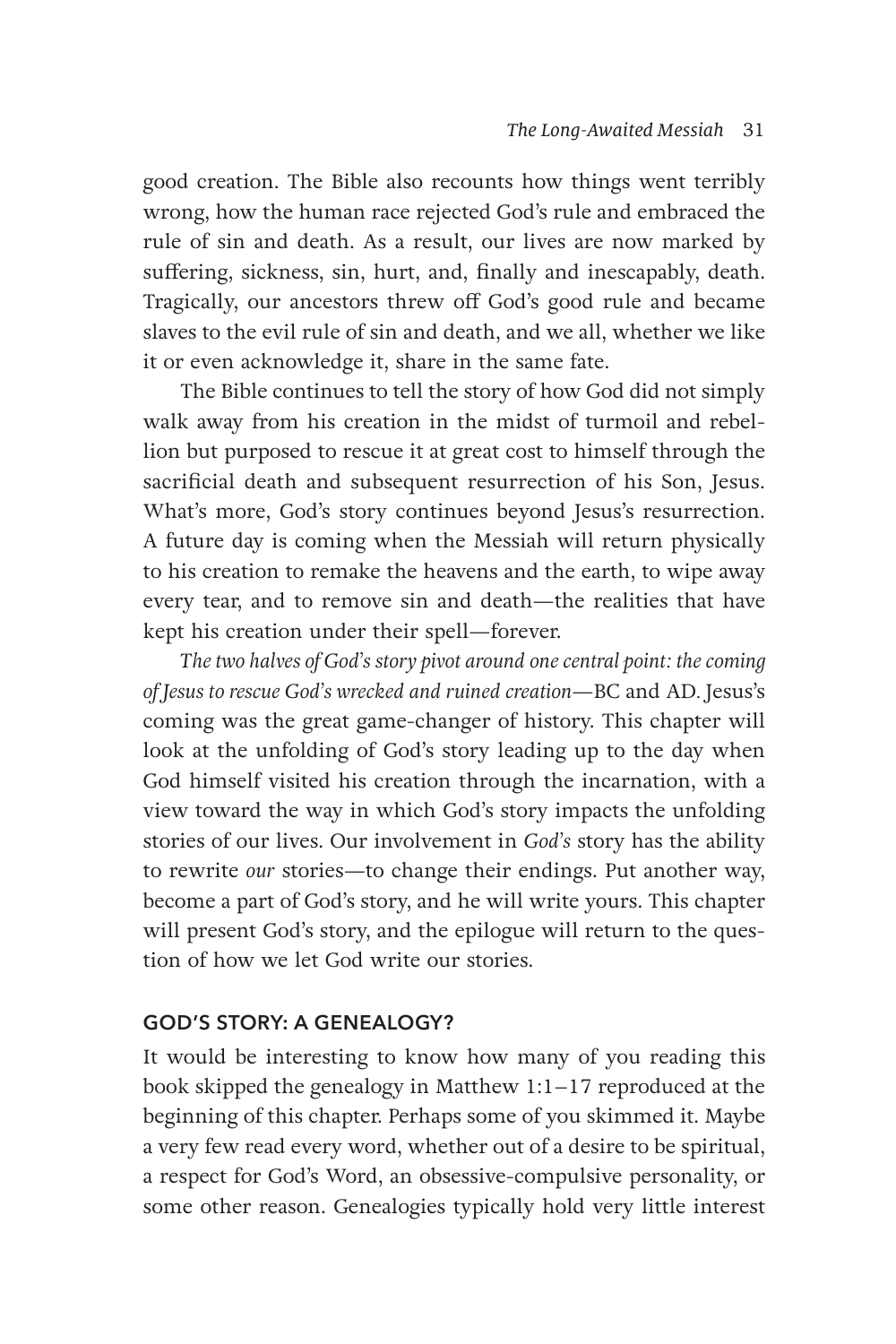#### 32 THE FIRST DAYS OF JESUS

for most people in the twenty-first-century Western world (those with a passion for genealogical research excepted). Lists of ancestors bore most of us. In our present culture, we are lucky to keep memories alive for three generations, maybe four if we are the nostalgic type or had a famous ancestor.

Our general lack of interest in genealogies creates an interesting situation when it comes to Jesus's family tree in the first chapter of Matthew's Gospel. Consider the following four facts.

First, based upon evidence from the earliest Christian writings following the New Testament, a collection known as the apostolic Fathers, Matthew was the *most widely used* Christian Gospel in the first two centuries. Many of the early Christian writers possessed some form of Matthew's Gospel.

Second, when the earliest Christians began to assemble the books that would become the New Testament, they placed Matthew's Gospel *first*. This tradition has remained to this day, and all modern Bibles start the New Testament with the Gospel of Matthew, indicating its foundational position.

Third, Matthew began his Gospel with a *genealogy*. Even ancient authors knew that it was important to put attention-getting or particularly important material at the beginning of a speech or book in order to arouse people's interest. The fact that Matthew began his Gospel with Jesus's genealogy indicates its importance. The entire New Testament begins with these verses!

Fourth, the Old Testament book of Ezra bears witness to the fact that genealogies played a crucial role in Jewish society following the return from Babylonian *exile*. Some men who claimed to belong to the priesthood were excluded because their names were not found in the genealogies and they could not prove their credentials or pedigree.2 Such evidence was needed at this point in Israelite history in order for those returning from exile to claim family property and offices. At the time of Jesus's birth, many viewed Herod the Great negatively because he was a half-Edomite by ancestry and not a pure Jew. Ancestry was culturally,

<sup>2</sup> See Ezra 2:59–63.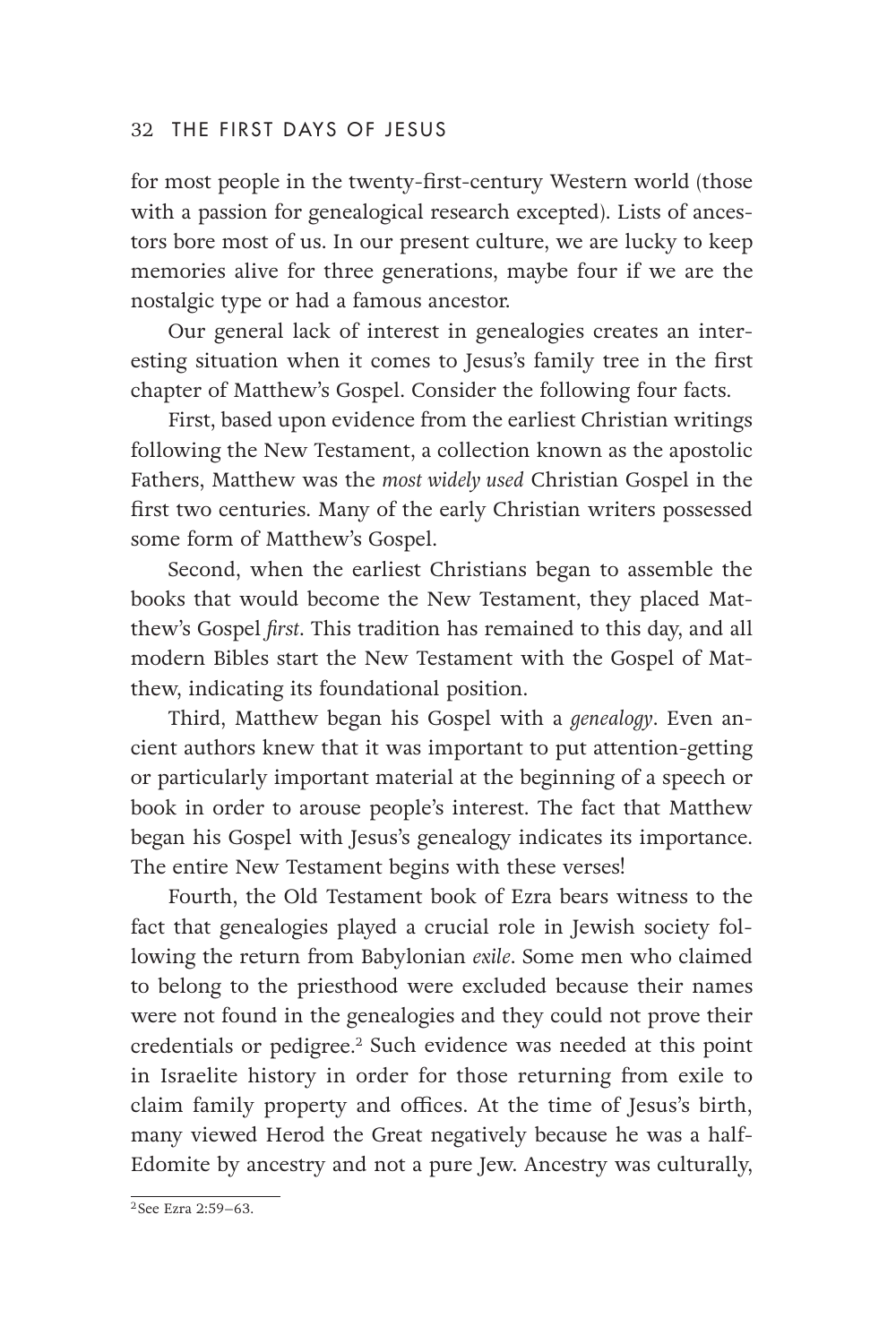religiously, and politically important in the era we call Second Temple Judaism—that is, the period between the reconstruction of the temple in 516 BC and the Roman destruction of Jerusalem and the temple in AD 70.

These considerations confront us with a question: What are we missing when we skip or skim over the genealogy found in Matthew 1:1–17? To answer this question, we need to embark on a brief journey through the Old Testament to trace the unfolding of God's story leading up to the opening verses of Matthew's story about the coming of the Messiah.

#### **THE BEGINNING OF TIME**

#### A Distant Promise

In the early days of humankind, when the first people rejected God's rule and things went radically wrong, the Bible records a somewhat enigmatic promise. In judgment of Satan, the deceiving Serpent, God declares the following: "I will put enmity between you and the woman, and between your offspring and her offspring; he shall bruise your head, and you shall bruise his heel."3 While a bit strange and enigmatic, this prophecy in essence declares that one day a *descendant of the woman* (that is, a human being) will crush the head of the Serpent, Satan (a created, angelic being who had previously rebelled against his Creator).

Imagine someone reading through the Bible for the first time without knowing its ending. This hypothetical reader just read how God created an amazing, beautiful world and how Adam and Eve believed the Serpent's lie and chose to throw off God's rule to grasp hold of all the "good things" God was holding back from them. What a breathtaking disaster! Within the course of one chapter, the world has gone from beautiful, orderly, and joyful to marred, cursed, and sorrowful. Genesis 3 ends with the world dark and broken and with God barring his image bearers and representatives from access to the tree of life. At this point,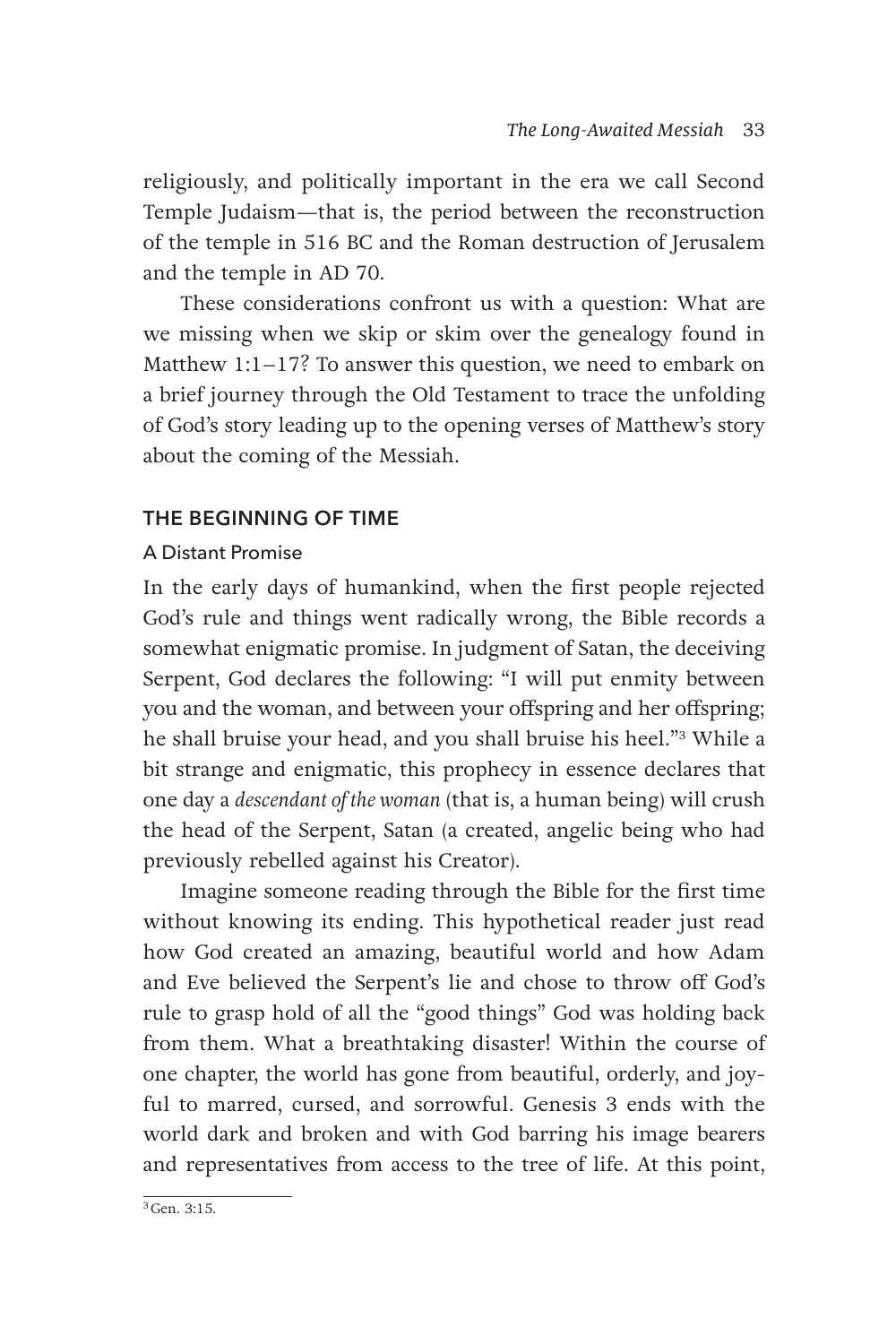#### 34 THE FIRST DAYS OF JESUS

the reader desperately needs a piece of good news, and God does not disappoint. While the Serpent and humanity will continue their conflict, one day a human being, an offspring of the woman, will, at great cost to himself—the "bruising of his heel"—crush the Serpent's head.

Our hypothetical reader immediately begins to wonder, who is this descendent of the woman? When will he come and conquer the Serpent, setting everything right in God's creation? At this point, the text offers few clues as to his identity; all that is known is that he will be human and a descendant of Eve.

#### **C. 2100 BC**

#### God Chooses a Family

The reader doesn't have to wait long for additional clues because God soon narrows the messianic line down to a particular family: the family of *Abraham*.

Now the Lorp said to Abram, "Go from your country and your kindred and your father's house to the land that I will show you. And I will make of you a great nation, and I will bless you and make your name great, so that you will be a blessing. I will bless those who bless you, and him who dishonors you I will curse, and in you all the families of the earth shall be blessed."4

God chooses a particular man from the great mass of humanity in order to reveal himself and his plan further. As the stories about Abraham in Genesis soon make clear, he is far from perfect.<sup>5</sup> He makes many mistakes—lies repeatedly, acts out of unbelief—but, more than anything else, he lives a life marked by faith in God's promises. God has told Abraham that he will make his descendants a great nation and that through Abraham's offspring all the nations of the earth will be blessed. Our reader is filled with expectation. Is Abraham the one? Is this the "seed of the woman"

 $4$ Gen.  $12:1-3$ .

<sup>5</sup>Genesis 12–25.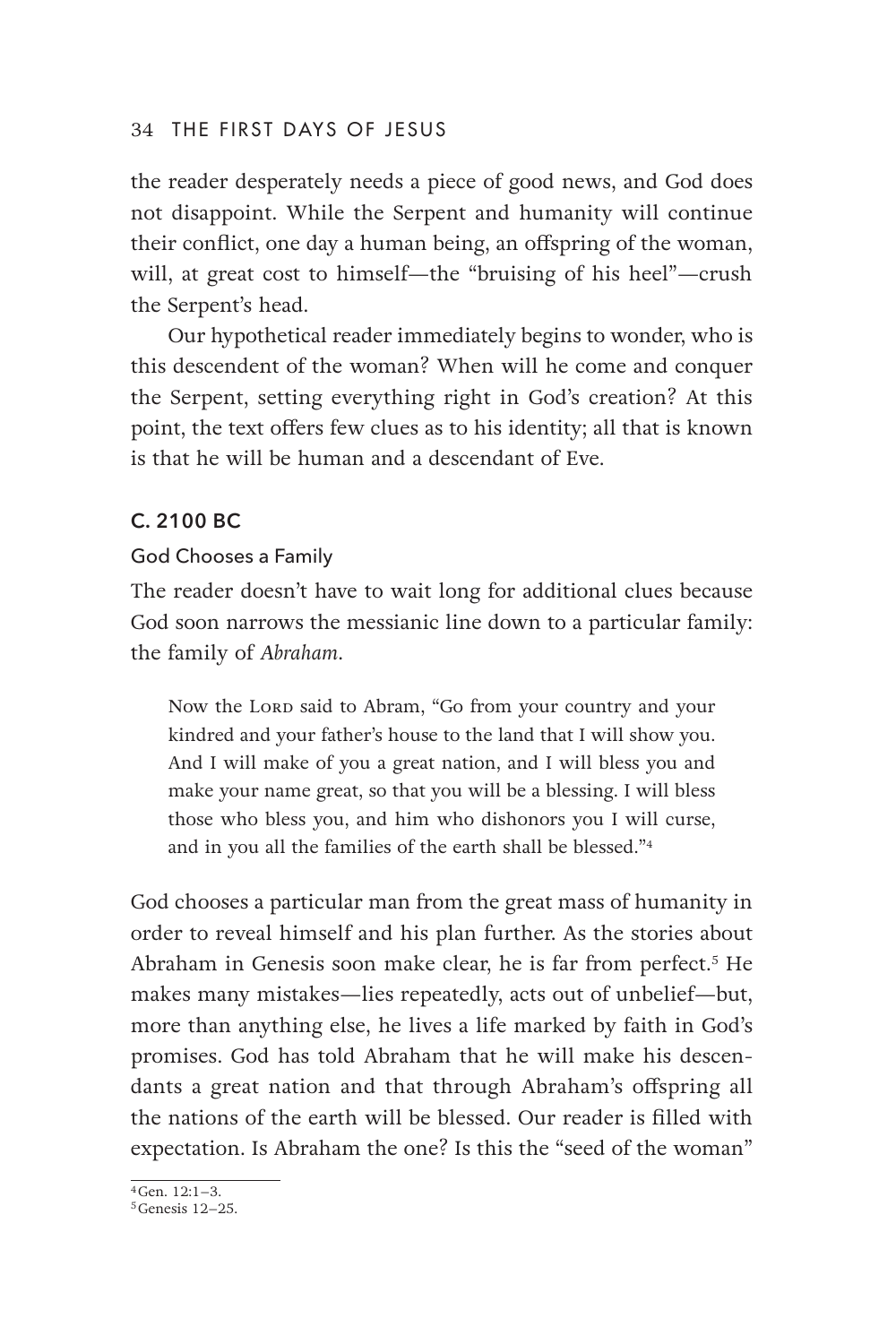who will overcome the Serpent and set things right again in God's creation?

As the narrative of Abraham's life progresses, it becomes clear to the reader that he is not the Promised One, but rather, one of his descendants will be the source of God's blessing to the whole world. Our reader does not yet know the precise identity of the promised offspring of the woman, but the search has been narrowed down considerably; that person will be a descendent of Abraham.

#### Further Clues

Abraham, of course, had a multitude of descendants, starting with Ishmael (Abraham's son but not through his wife, Sarah, and thus ineligible to receive God's promise), and followed by Isaac, Jacob, and Jacob's sons. Do the subsequent Old Testament narratives narrow things down still further? As Jacob, Abraham's grandson, lies on his deathbed in Egypt, he summons his twelve sons and prophesies concerning each one of them.<sup>6</sup> Things take an interesting turn when he utters the following prophecy concerning his son Judah: "The scepter shall not depart from Judah, nor the ruler's staff from between his feet, until tribute comes to him; and to him shall be the obedience of the peoples."7 This both narrows down God's promise to Abraham and expands its scope. Abraham's seed through the line of Judah will bring blessing to the nations through a *kingly ruler* (symbolized by the scepter) who will receive tribute and obedience from the peoples of the earth.

#### **C. 1000 BC**

It will take hundreds of years, but in due course the reader discovers that this prophecy finds initial fulfillment in a descendent of Judah named *David*. When God first chooses David to be king

<sup>6</sup>Genesis 49.

 $7$ Gen. 49:10. The ESV contains a footnote noting some translational difficulties in this verse: "By a slight revocalization; a slight emendation yields (compare Septuagint, Syriac, Targums) *until*  he comes to whom it belongs; Hebrew until Shiloh comes, or until he comes to Shiloh." The ESV Study Bible,<br>ed. Wayne Grudem (Wheaton, IL: Crossway, 2008), 134. Fortunately, the different options do not affect the primary sense of the prophecy.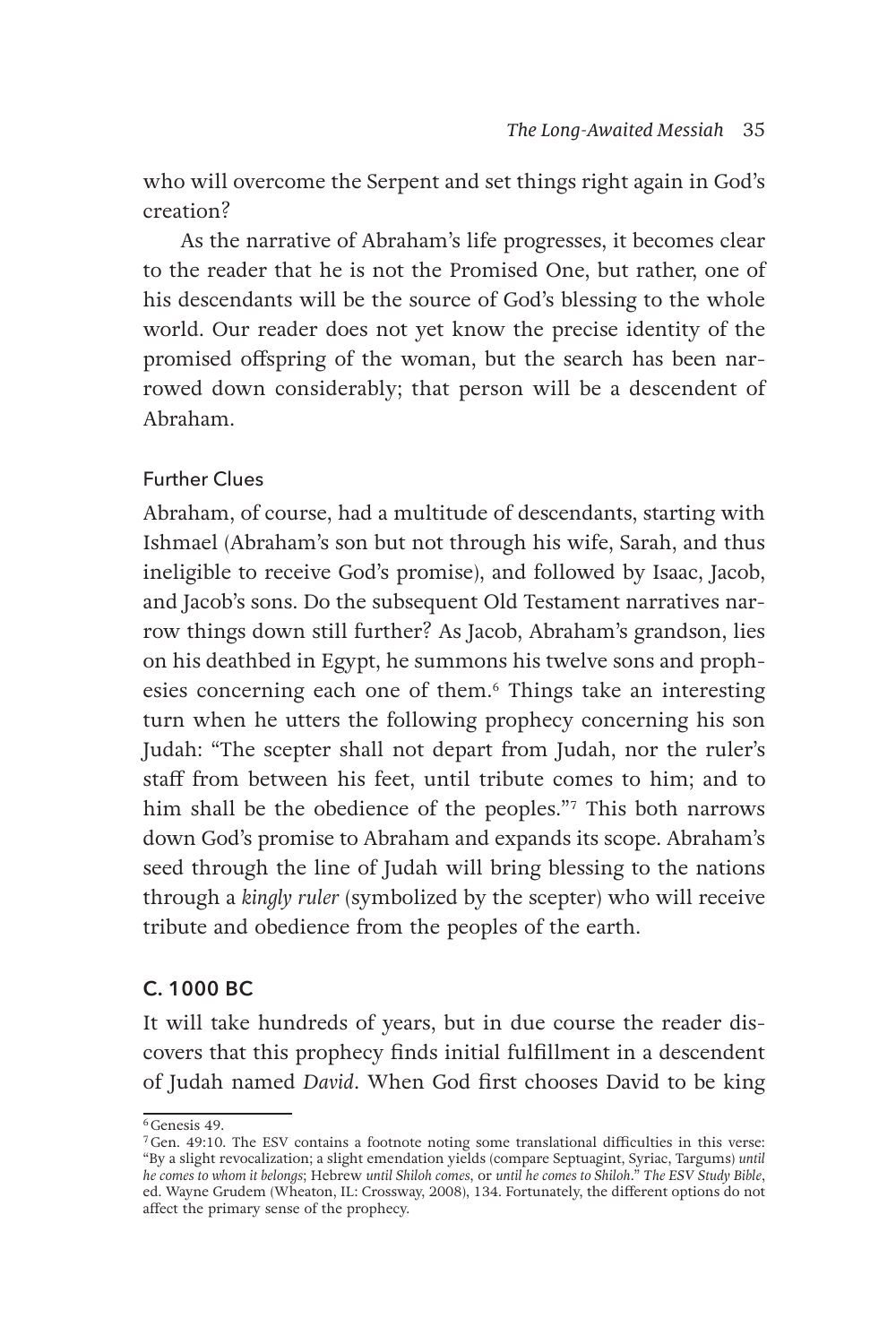#### 36 THE FIRST DAYS OF JESUS

and Samuel the prophet anoints him,<sup>8</sup> our hypothetical reader can connect the dots and breathe a sigh of relief. Jacob's ancient prophecy concerning the line of Judah is finally beginning to see fulfillment! Going back even farther, the reader can connect these dots to God's promise to Abraham and to his initial announcement of judgment to the Serpent. Is David the one? Is David the seed of the woman who will overcome the Serpent and set things right in God's world? Has the promised deliverer, the "seed of the woman," finally arrived?

The Davidic narratives in the Old Testament soon make clear that David will not fulfill the original messianic promise. Like Abraham, Jacob, and Judah before him, David's life is marked by sin and failure even as he is known for his faith and called "a man after God's heart."9 As in the cases of Abraham and Judah, however, God narrows the focus to a descendent of King David. At one point during David's kingly reign over Israel, God sends the prophet Nathan to give David the following promise: "And your house and your kingdom shall be made sure forever before me. Your throne shall be established forever."10 A *descendent of David* will rule on his throne and over his kingdom forever.

#### Did God's Promises Fail?

Prospects look fairly bright with Nathan's promise to David that God will establish his kingdom and throne forever, but matters do not seem to go as planned. David's kingly descendants regularly stray from God's laws and ways and often lead the nation into idolatry (the worship of other gods) and rejection of God's rule. The Old Testament prophets<sup>11</sup> declare God's words, warnings, and promises during this period of national decline. Each in his own way, the prophets warn the people of judgment for rejecting the Lord and envision a future time when God will set things right in

<sup>8</sup> 1 Sam. 16:1–13.

<sup>9</sup>Acts 13:22; cf. 1 Sam. 13:14.

<sup>10</sup> 2 Sam. 7:16.

<sup>&</sup>lt;sup>11</sup> That is, those featured in the portion of the Hebrew Scriptures called "The Prophets": Isaiah, Jeremiah, Ezekiel, and the twelve so-called Minor Prophets.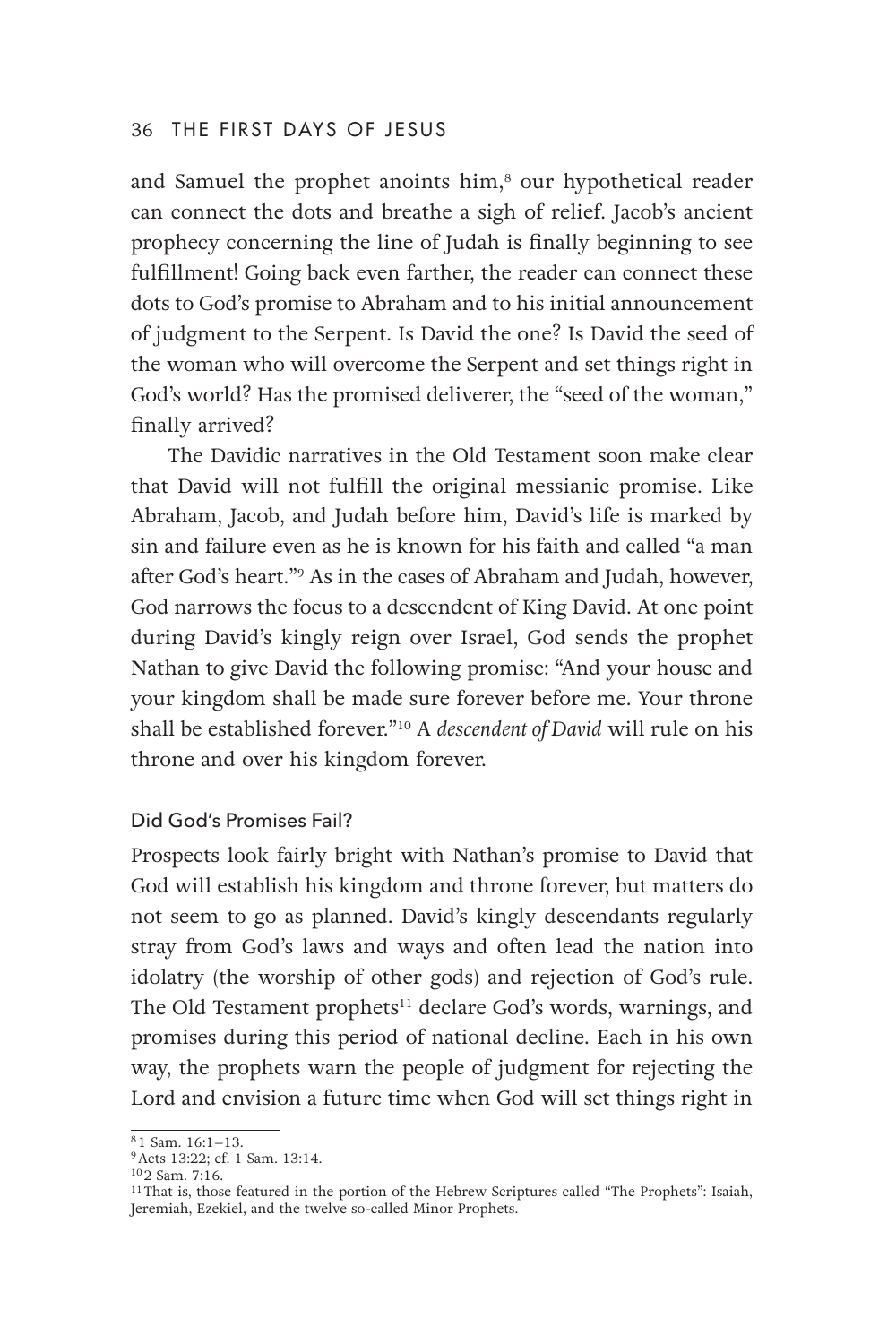all the earth through a descendent of David. The wolf will lie down with the lamb; swords will be beaten into plowshares.<sup>12</sup> A Davidic ruler will usher in world peace and blessings for the nations.

#### **722 BC / 605–586 BC**

Our reader soon learns that because God's people fail to repent, he eventually sends them into exile through the conquest of the foreign nations of Assyria (722 BC) and Babylon (605–586 BC). Although they return from exile and resettle the land, they experience nothing that could remotely be described as the fulfillment of God's messianic promises. Some of the Old Testament writers struggle with this lack of fulfillment. The psalmist expresses this pain poignantly in Psalm 89:

You have said, "I have made a covenant with my chosen one; I have sworn to David my servant: 'I will establish your offspring forever and build your throne for all generations.'" . . . "My steadfast love I will keep for him forever, and my covenant will stand firm for him. I will establish his offspring forever and his throne as the days of the heavens. If his children forsake my law and do not walk according to my rules, if they violate my statues and do not keep my commandments, then I will punish their transgression with the rod and their iniquity with stripes, but I will not remove from him my steadfast love or be false to my faithfulness. I will not violate my covenant or alter the word that went forth from my lips. Once for all I have sworn by my holiness; I will not lie to David. His offspring shall endure forever,

 $12$  Isa. 11:6, 2:4.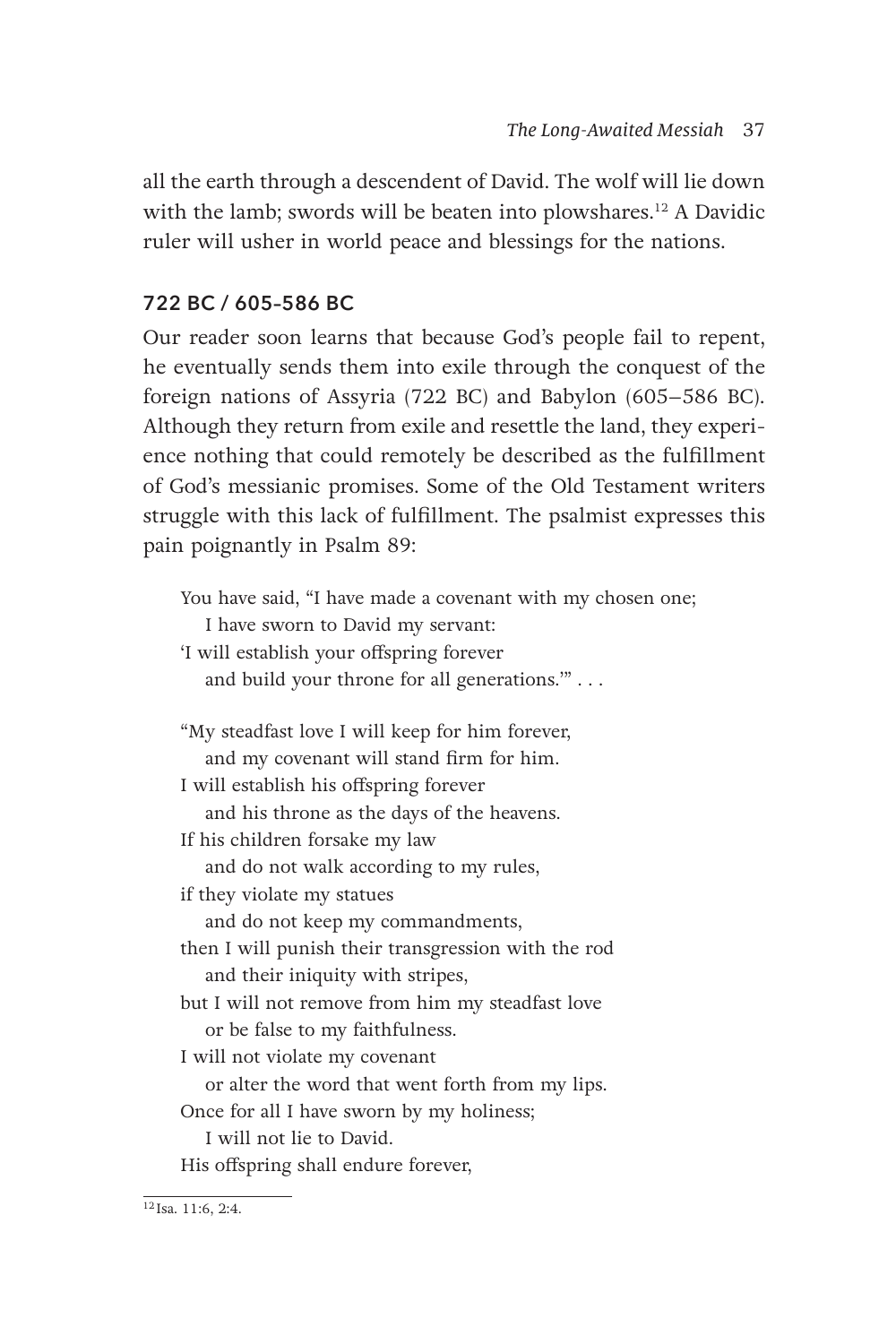#### 38 THE FIRST DAYS OF JESUS

his throne as long as the sun before me. Like the moon it shall be established forever, a faithful witness in the skies."

But now you have cast off and rejected; you are full of wrath against your anointed. You have renounced the covenant with your servant; you have defiled his crown in the dust. You have breached all his walls; you have laid his strongholds in ruins. All who pass by plunder him; he has become the scorn of his neighbors. You have exalted the right hand of his foes; you have made all his enemies rejoice. You have also turned back the edge of his sword, and you have not made him stand in battle. You have made his splendor to cease and cast his throne to the ground. You have cut short the days of his youth; you have covered him with shame.

How long, O Lord? Will you hide yourself forever? How long will your wrath burn like fire? . . .

Lord, where is your steadfast love of old, which by your faithfulness you swore to David?<sup>13</sup>

This passage powerfully affirms the surety of God's promises to David while simultaneously crying out in pain: Why has God abandoned his promises? Why has he broken his covenant? We put our hope in him and have been devastated: "Where is your steadfast love of old, which by your faithfulness you swore to David?"

#### **400s BC**

The Old Testament ends with the messianic promise unfulfilled, looking ahead to God's future action of bringing salvation. From

 $\frac{13 \text{Ps}}{13 \text{Ps}}$ , 89:3-4, 28-46, 49.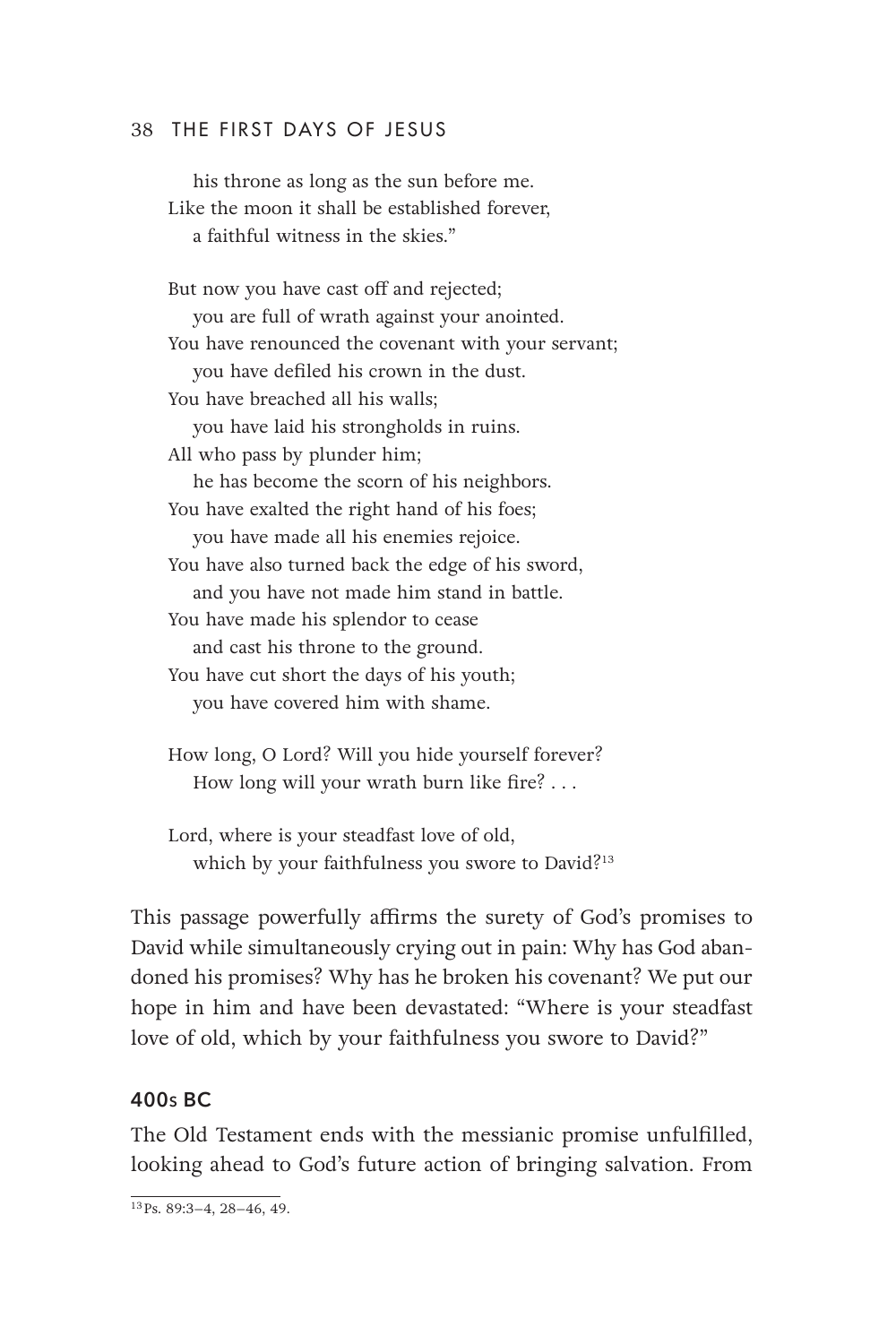what our hypothetical reader sees, the promised offspring of the woman has not (yet) come. The world has not yet been set right. Blessing has not come to the world through Abraham's descendants. The scepter has departed from the line of Judah. David's kingdom has been defeated and lost, and no Davidic ruler reigns to mediate God's blessings to the nations. The Old Testament ends looking to the future for closure and fulfillment. While the Second Temple period is anything but silent, the prophetic voice has ceased.14 The waiting has begun.

#### **TURN OF THE ERA**

With this background in place, we read the opening words of Matthew's Gospel with new eyes: "The book of the genealogy of Jesus Christ, the son of David, the son of Abraham."15 The entire New Testament begins with a verse that declares *Jesus* to be the Son of David, the Son of Abraham, the long-awaited Messiah! Jesus's descent from David would turn out to be foundational for later New Testament theology.16

#### The Book of the Genealogy

The genealogy proceeds to establish Jesus's identity—traced back to David, the descendent of Judah, the descendent of Abraham, whom we know from the Old Testament narratives to be the descendent of Eve.<sup>17</sup> Finally, our reader finds resolution to the tension introduced in Genesis. *Jesus* is the promised seed who will set everything right! The entire Old Testament progressively narrows down the identity of God's Messiah until the day he finally arrives—the day God comes to his creation to undo the work of the fall, destroy the works of the Devil, and begin to set things right.

Four features of Matthew's listing of Jesus's family tree deserve comment. To begin with, the first two Greek words of the New

<sup>&</sup>lt;sup>14</sup>For a discussion of Second Temple Jewish expectation during the Intertestamental period, see the appendix.

<sup>15</sup>Matt. 1:1.

<sup>16</sup>Acts 2:29–36; 13:22–23; Rom. 1:3; 15:12; 2 Tim. 2:8; Rev. 5:5; 22:16.

<sup>&</sup>lt;sup>17</sup> Jesus's genealogy in Luke 3:23–38 makes this point explicit and traces Jesus's ancestry all the way back to Adam.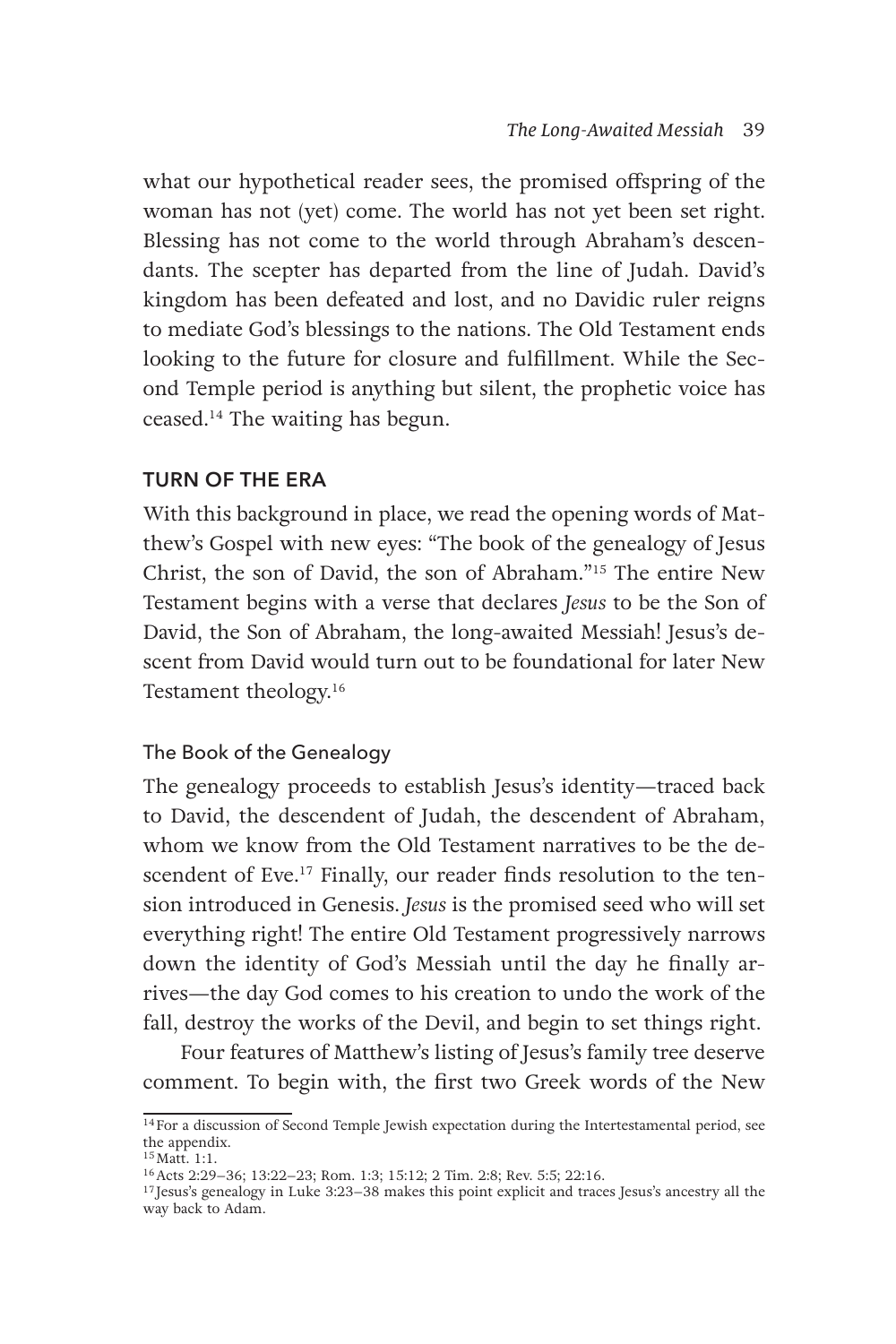#### 40 THE FIRST DAYS OF JESUS

Testament, *biblos geneseōs* ("The Book of the Genealogy"), mirror the language used to introduce creation itself and the genealogy connected to Adam.18 The use of this language points the attentive reader back to the creation of the world and links Jesus's genealogy to God's original plan for his creation.19

Second, the inclusion of four *women* in the genealogy is unusual, particularly in light of the fact that each of the women was an outsider to Israel with a questionable background. Most ancient genealogies excluded women, particularly women who may have tarnished the family line. Matthew does the opposite. Tamar was a Canaanite who disguised herself as a prostitute in order to seduce Judah.20 Rahab was a Canaanite prostitute who lied to protect the Israelite spies and helped overthrow Jericho.21 Ruth was a Moabite woman who moved to Israel upon the death of her husband.<sup>22</sup> Finally, Bathsheba was the wife of Uriah the Hittite; King David married Bathsheba after fathering a child by her and killing her husband.23 The inclusion of these non-Israelite women foreshadows the spread of the gospel to the Gentiles and bears witness to the grace of God that actively seeks to forgive and restore sinners and to reach out to those who are marginalized and viewed as outsiders.

Third, Mary falls in line with these other women by conceiving a child in an *unusual*, *questionable*, or *surprising* manner. The family tree itself anticipates the virgin birth of Jesus by breaking its normal pattern of presenting information. The chain of generations consistently reads, "[father's name] *was the father of* [son's name]." Matthew repeats this pattern for every single father-son pair until Joseph: "Joseph the husband of *Mary, of whom Jesus was* 

<sup>18</sup> See Gen. 2:4: "These are the generations [*biblos geneseōs* in the Septuagint, the ancient Greek translation of the Hebrew Bible] of the heavens and the earth when they were created, in the day that the Lord God made the earth and the heavens"; and Gen. 5:1: "This is the book of the generations [biblos geneseōs] of Adam. When God created man, he made him in the likeness of God." <sup>19</sup> In this regard, Matthew shares an affinity with John's Gospel, which likewise opens with establishing a connection between Jesus's coming into this world and God's original creation (John 1:1; see also vv. 3–5). We will explore this in greater detail in chap. 13 below.

<sup>20</sup>Genesis 38.

<sup>&</sup>lt;sup>21</sup> Joshua 2; 6:25.

<sup>&</sup>lt;sup>22</sup> See the book of Ruth. The Moabites were particularly despised in Israel's history. Deuteronomy 23:3 states, "No Ammonite or Moabite may enter the assembly of the Lord. Even to the tenth generation, none of them may enter the assembly of the Lord forever."<br><sup>23</sup> 2 Samuel 11–12.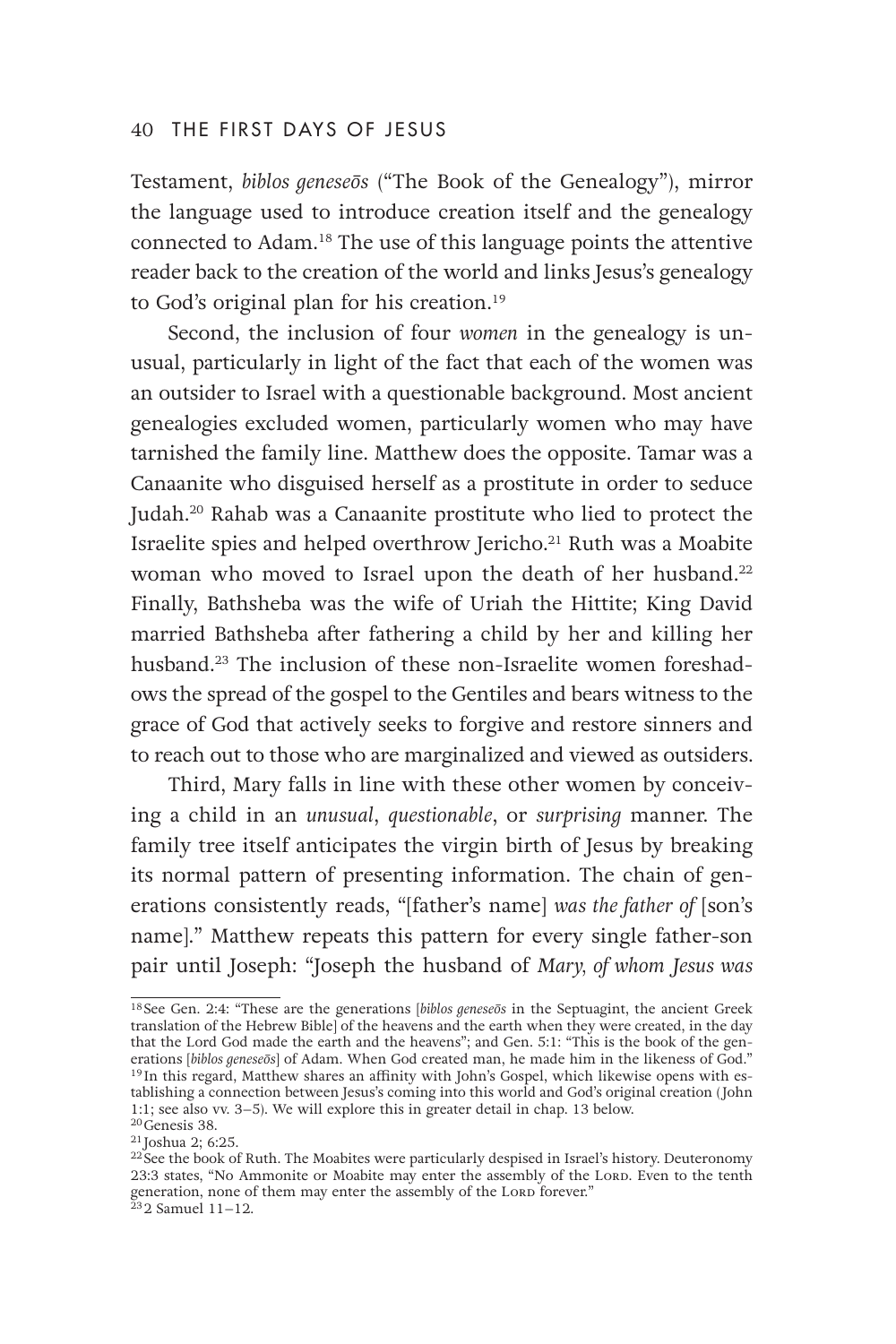*born*, who is called Christ [Messiah]."24 The Greek language itself specifies clearly that Jesus is the biological son of Mary but not of Joseph.25 Thus, although Joseph was Jesus's *legal* adoptive parent, he was not his *biological* father. The alert reader takes note of this curious way of putting things but must wait until the end of the chapter to receive additional details regarding this startling change in the pattern of listing Jesus's ancestry.

Fourth, by dividing salvation history into three periods of fourteen generations each (Abraham to David, David to the exile, the exile to Jesus), Matthew communicates the theological truth that *God* was in *control* throughout even the most difficult periods of Israel's history—the Babylonian exile—to move history toward this climactic point in the coming of Jesus the Messiah. Interestingly, Jewish apocalyptic (end-time) literature commonly divided history into set time periods to indicate God's control and guidance of history. Such divisions also aided memorization in a primarily oral culture, and the use of the number fourteen may have even emphasized the link to David via gematria (numerology).<sup>26</sup>

#### The Genealogies in Matthew and Luke

Many have pointed out the differences between the genealogies in Matthew and Luke, $27$  as well as how they differ from Old Testament genealogies of Jewish history. We cannot explore the subject in depth here, but scholars have suggested several ways to explain the variations. Some have posited that Matthew traces Joseph's genealogy while Luke follows Mary's, perhaps reflected in Matthew's decision to link Jesus to David through Solomon while Luke runs his lineage through Nathan.<sup>28</sup> This position, while popular, is less convincing because both genealogies seem to run through Joseph

 $24$  Matt. 1:16.

<sup>25</sup>The relative pronoun "of whom" is feminine.

<sup>&</sup>lt;sup>26</sup>Many scholars believe that the number fourteen was important for Matthew because the numerical value of David's name is fourteen. One arrives at this number by using the ancient practice of gematria (numerology) in which each consonant carries a numerical value. The consonant *d* (*dalet*) equals four and the consonant *w* (*vav*; our English *v*) equals six. "DaWiD" thus equals fourteen  $(\tilde{d}[4] + w[6] + d[4] = 14)$ . If Matthew indeed had this kind of numerical symbolism in mind, it would further strengthen Jesus's connection to his ancestor David. <sup>27</sup> See Luke 3:23–38.

<sup>28</sup>Luke 3:31.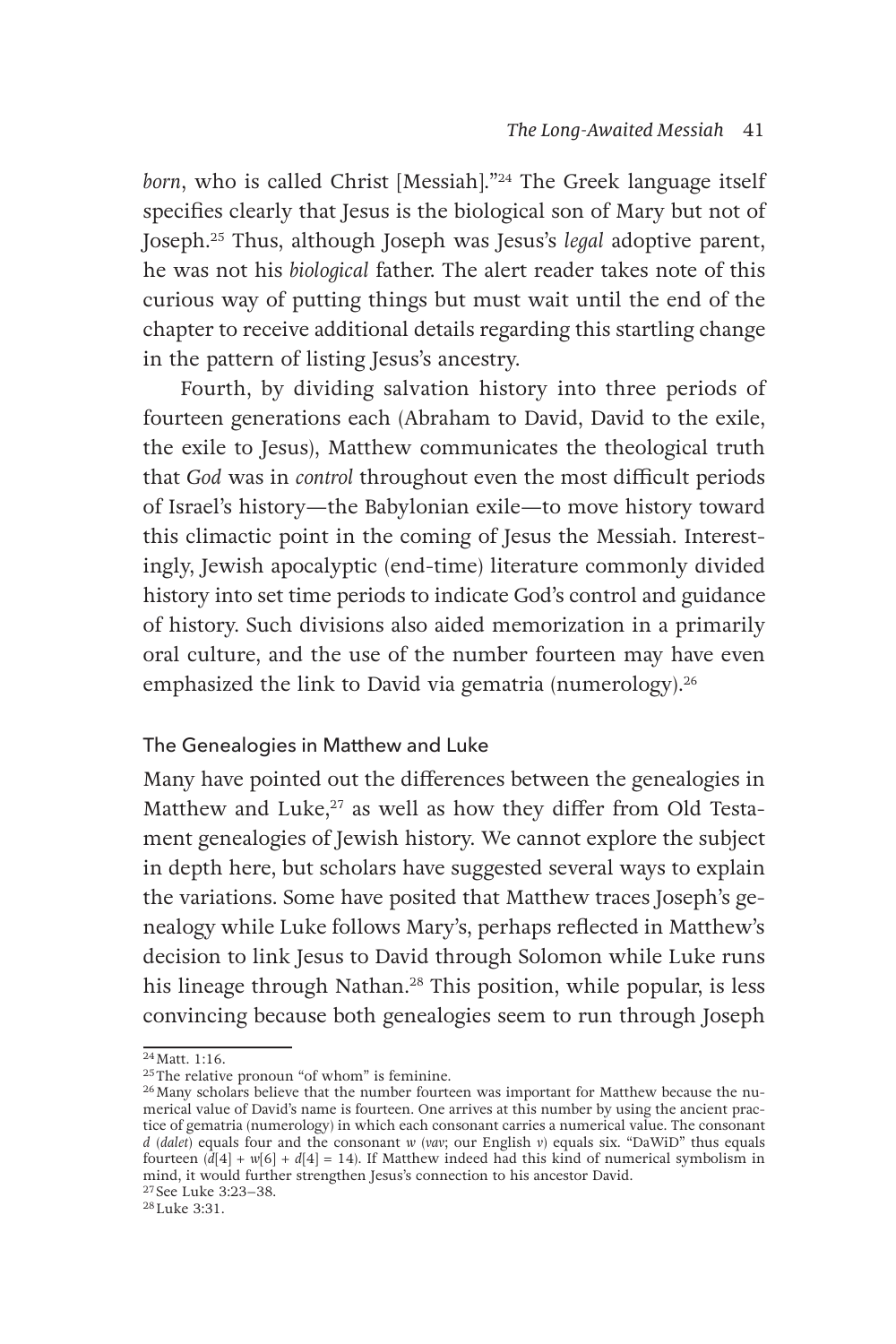#### 42 THE FIRST DAYS OF JESUS

and because it would have been very unusual in antiquity to begin a genealogy with the mother.

Scholars have also commonly explained the differences by pointing to levirate marriage. Particularly in the period lacking biblical evidence between the exile and Joseph, we have difficulty identifying when a genealogy focuses on legal or biological fatherhood, since under Jewish law at that time a man could father a son under his deceased brother's name, a practice called "levirate marriage." Adoptions could further complicate the picture.

More commonly today, Matthew's genealogy is described as a dynastic document focused on the royal line while Luke's is linked more closely with a biological family tree.<sup>29</sup> Craig Keener notes, "modern scholars more frequently argue that Matthew provides the legal line of royal inheritance; but those who wish can connect this lineage with Luke's physical line by means of two adoptions."30

Other factors contribute to the smaller differences. Matthew and Luke were likely depending on the Septuagint, the ancient Greek translation of the Hebrew Bible, which differed in some respects from the Hebrew texts available to us, particularly in the spelling of names. Matthew also evidently skipped some generations by linking a son to a grandfather or great-grandfather. In addition, some extrabiblical Jewish sources for these genealogies that have been lost may have contained variations or corruptions. Synthesizing various available genealogies would have also been a complicated process.

All of these factors likely play a role in explaining the differences between Matthew's list of Jesus's ancestry and other available genealogies, but we should also remember that ancient genealogies were often written for specific purposes and were less concerned with scientific exactness than are modern genealogies. Matthew intended his genealogy to show Jesus's concrete historical and legal connection to *David* and beyond that to God's covenant with

<sup>29</sup> See R. T. France, *The Gospel of Matthew*, The New International Commentary on the New Testament (Grand Rapids, MI: Eerdmans, 2007), 32–33; Richard Bauckham, *Jude and the Relatives of Jesus in the Early Church* (London: T&T Clark, 1990), 315–73.

<sup>30</sup>Craig Keener, *A Commentary on the Gospel of Matthew* (Grand Rapids, MI: Eerdmans, 1999), 75.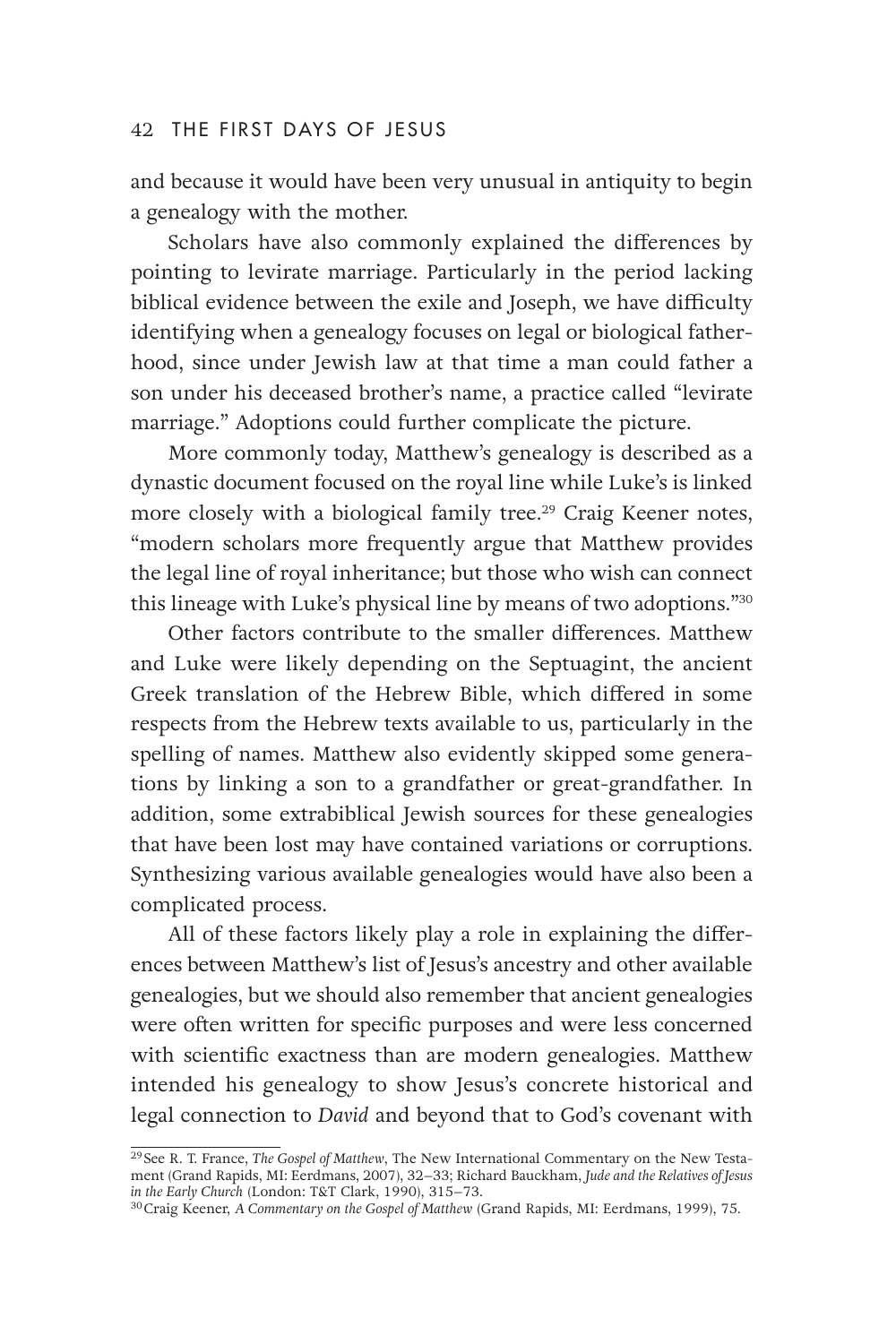*Abraham*. Matthew accomplished this purpose legitimately even if his genealogy skipped, for example, Ahaziah, Joash, and Amaziah between Joram and Uzziah in order to keep the number to fourteen—a strategy that facilitated memorization and highlighted Jesus's connection to David by way of gematria.<sup>31</sup>

#### The Mystery Revealed

With Matthew's genealogy, God has at last revealed the identity of the hero of his story. We know who the long-awaited deliverer is. In this way, Matthew strikes a note of fulfillment, climax, and consummation. The messianic hope has found its fulfillment in Jesus. The Messiah has come! This chapter has covered a lot of ground by tracing the development of God's story through the Old Testament narratives. In the epilogue we will return to the relationship between God's story and the individual stories of our lives. Jesus's birth, life, death, and resurrection marked the turning point of God's story, but the story is not yet over. Jesus has not yet returned, and his followers are even now called to join him in his mission. Jesus's birth is not just a past event with no significance; Jesus changed the course of history and even now, two thousand years later, can change the course of your life. But we are getting ahead of ourselves. The following chapters will slow down and focus much more closely on the events surrounding Jesus's birth. Matthew's narrative begins by answering the question, "How did the Messiah's birth come about?"

 $31$  See the discussion above. Compare Matt. 1:8–9 with 1 Chron.  $3:10-12$ ; Uzziah is likely an alternative name for Azariah.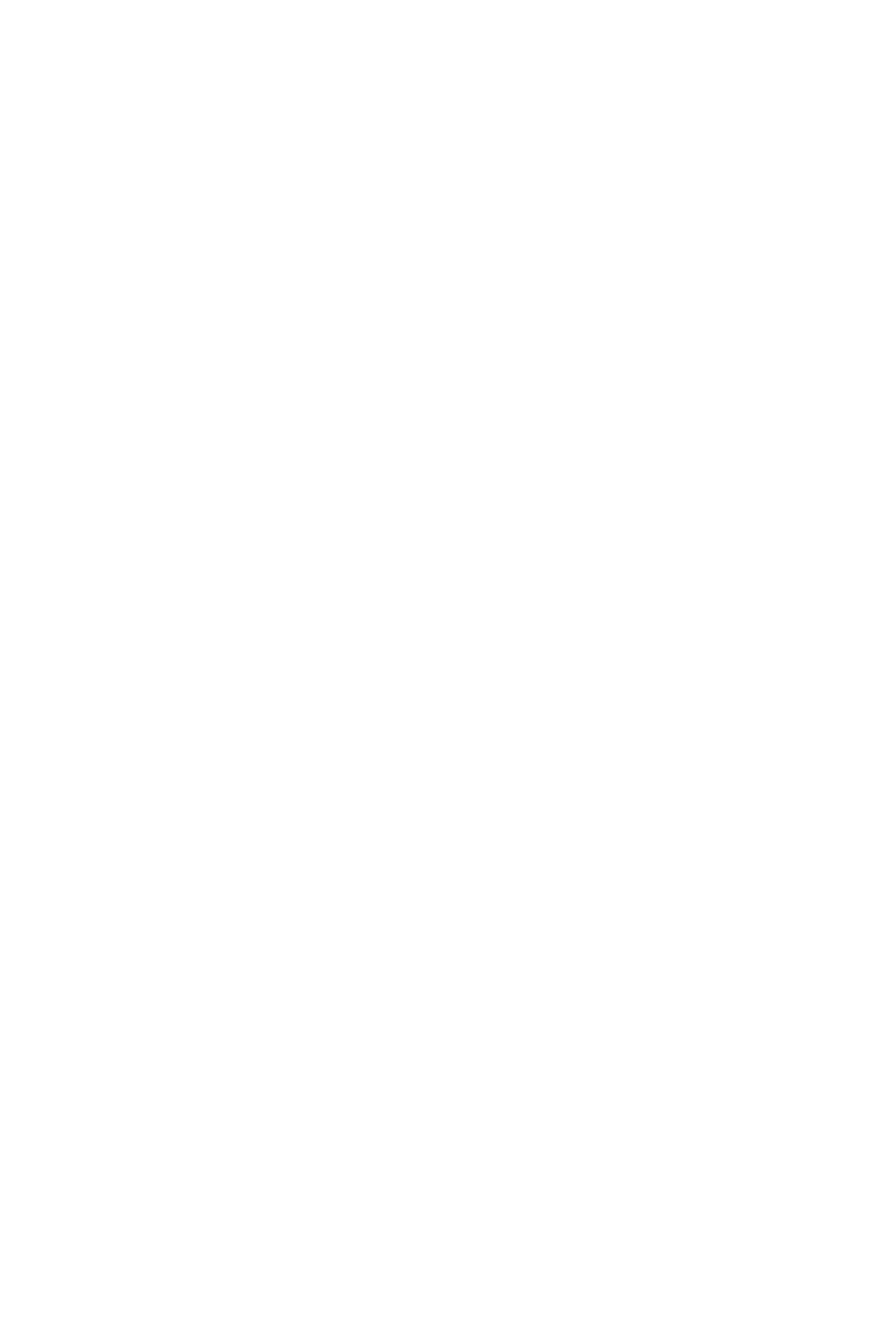### Walk with Jesus during His Last Week on Earth



Combining a chronological arrangement of the biblical text with insightful commentary, this book serves as a day-by-day guide to Jesus's final week on earth, complete with a quick-reference glossary and color maps.

crossway.org